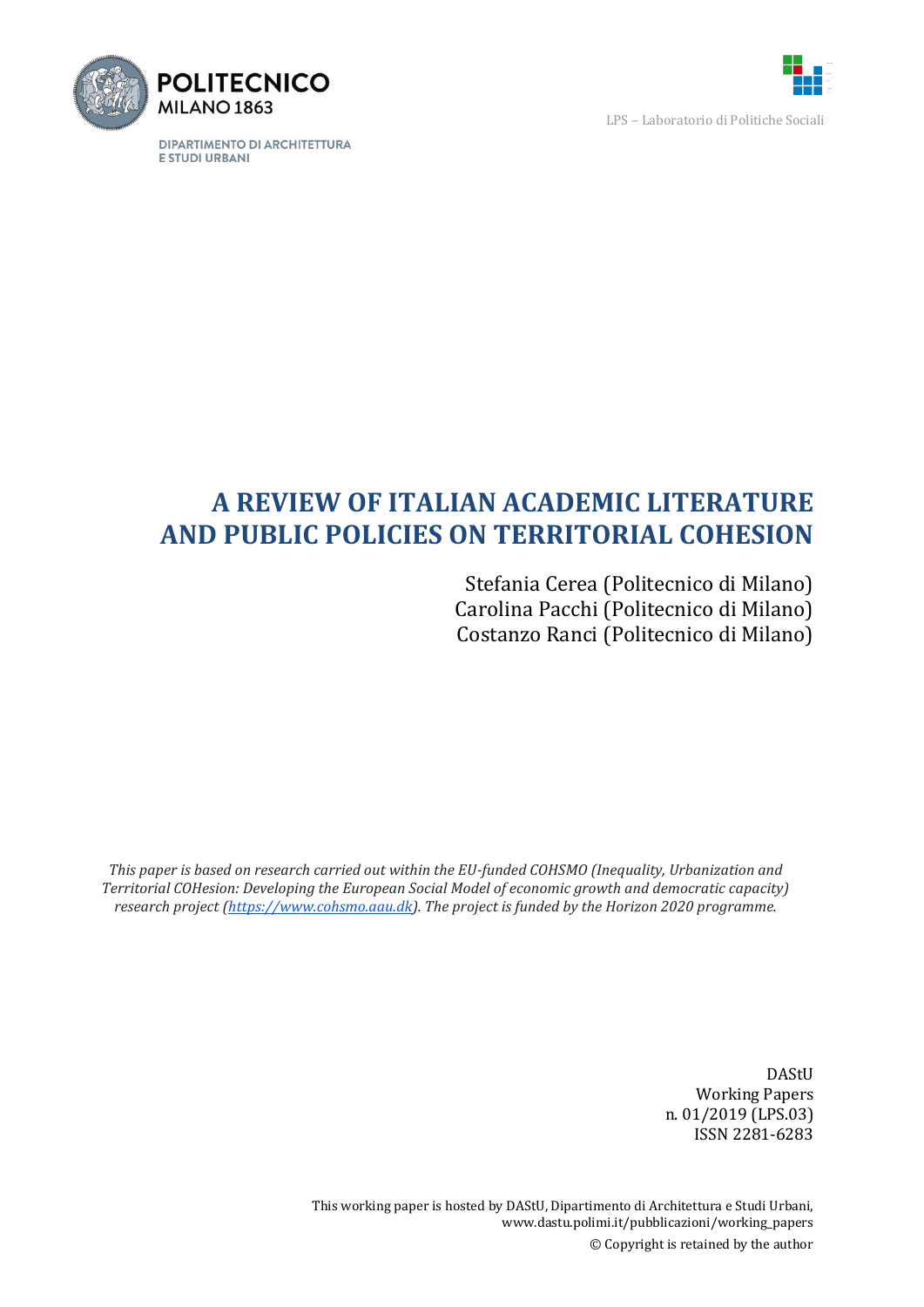#### **Abstract**

*This working paper analyses the studies carried out by the academic literature on territorial development in Italy. Specifically, particular attention will be paid to studies on territorial cohesion. This text is divided into three parts. The first part analyses the fundamental aspects of the literature concerning Italian territorial development, using as basis the seminal contribution of Arnaldo Bagnasco, Tre Italie (1977). The second part is focused on the role played by public policies aimed at fostering territorial development. Finally, the conclusions summarise the main results emerging from this review and highlights the connection between scholarly debate on territorial development and local development policy design.*

#### **Key-words**

Cities, landscapes, territories; Territorial cohesion; Three Italies model; New Programming; Inner Areas.

#### **Short bio of the authors**

*Stefania Cerea since 2004 does research at Politecnico di Milano, in the field of economic, urban and territorial sociology and of social policies. Her research interests include the transformations of the Italian entrepreneurial system, with particular attention for the industrial districts and for the interest organizations of the self-employed workers, and the relationship between economic development and social integration, and in specific the socio-territorial bases of Italian development models.*

*E-mail address: stefania.cerea@polimi.it*

*Carolina Pacchi is Associate Professor at Politecnico di Milano, where she teaches Planning Theory and Practice and Local Conflict Resolution. She is involved in research on the transformation of urban governance in European cities, forms of alternative politics and grassroots activism at local level and policy strategies based on stakeholder involvement. She has been involved in a number of EU funded research projects on governance in urban, environmental and local development policies and she is currently engaged in research on urban social segregation. E-mail address: carolina.pacchi@polimi.it*

*Costanzo Ranci is Full Professor of Economic Sociology and Director of Social Policy Research Unit at the Polytechnic of Milan. He has published numerous articles and books on social policy and the welfare state, the third sector and voluntary organizations, social exclusion and social risks, as well as social movements. He has extensively worked in international research projects within the VII European Framework Programme. In 2011-2015 he was Chair of ESPANET-Italy, European Network for Social Policy Analysis.*

*E-mail address: costanzo.ranci@polimi.it*



LPS – Laboratorio di Politiche Sociali <http://www.lps.polimi.it/>

#### *How to cite this working paper:*

Cerea, S., Pacchi, C., Ranci, C. (2019) *A Review of Italian Academic Literature and Public Policies on Territorial Cohesion*, in DAStU Working Paper Series, n. 01/2019 (LPS.03).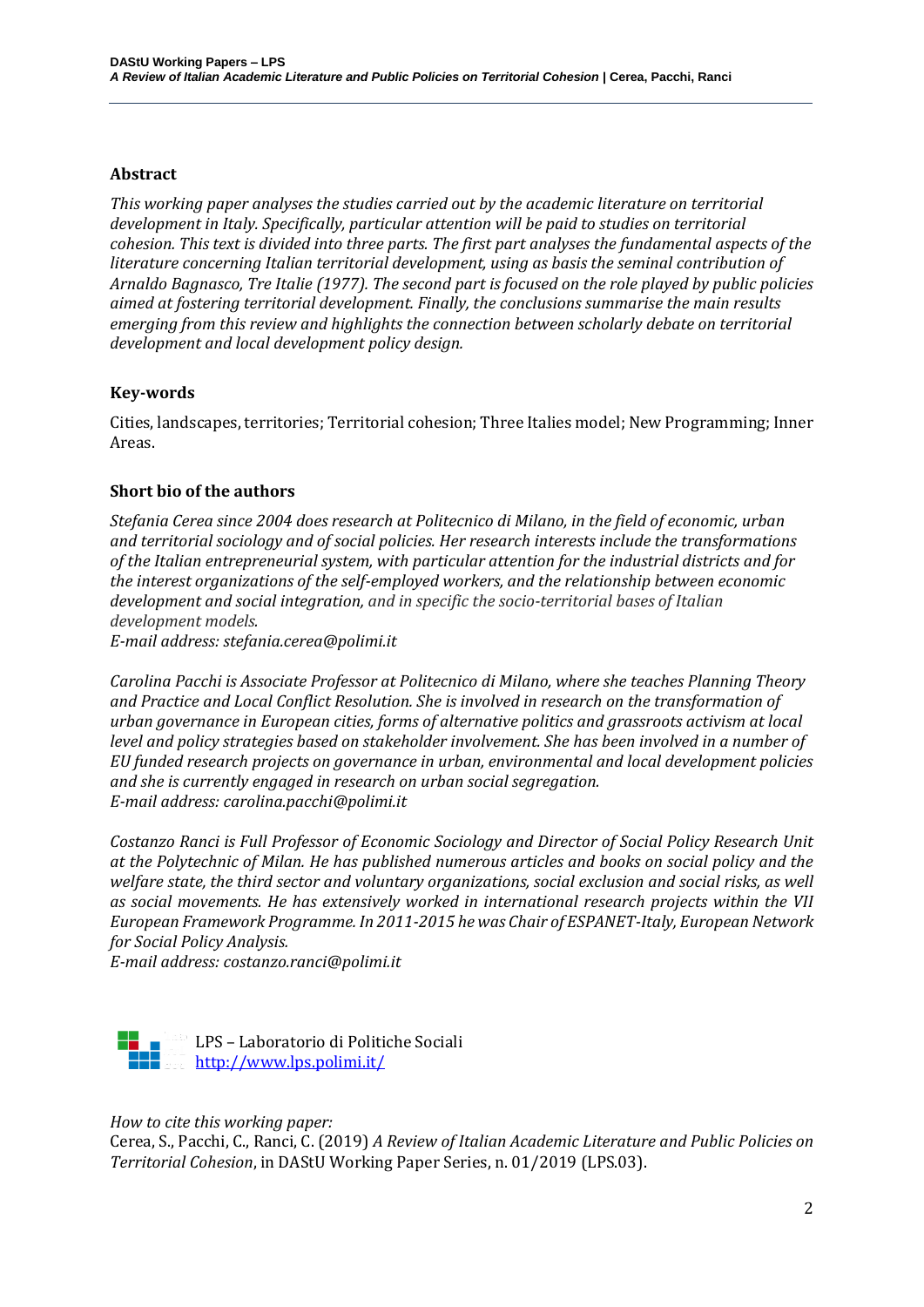# **1. Introduction**

This working paper analyses the studies carried out by academic literature on territorial development in Italy. Specifically, particular attention will be paid to studies on territorial cohesion. However, most of the literature does not explicitly adopt the term territorial cohesion, but refers to one or more of its dimensions.

Since the concept of territorial cohesion has been used with various meanings, this contribution refers to the definition suggested by Medeiros, which seems to be the most complete of existing definitions: "Territorial Cohesion is the process of promoting a more cohesive and balanced territory, by: (i) supporting the reduction of socioeconomic territorial imbalances; (ii) promoting environmental sustainability; (iii) reinforcing and improving the territorial cooperation / governance processes; and (iv) reinforcing and establishing a more polycentric urban system" (Medeiros, 2016, p. 10).

This text is divided into three parts. The first part (section 2) analyses the fundamental aspects of forty years of literature - mainly sociological - concerning Italian territorial development, using as basis the seminal contribution of Arnaldo Bagnasco, *Tre Italie* (1977). The second part (section 3) is focused on the role played by public policies aimed at fostering territorial development. Finally, the conclusions (section 4) summarise the main results emerging from this review.

# **2. Territorial development models in Italy: a review of empirical studies**

Our starting point is a volume considered a watershed between two different ways of representing territorial development. Published in 1977, Arnaldo Bagnasco's Tre Italie is indeed a fundamental cornerstone for a series of analyses on the key local aspects at the basis of the mentioned developments. In fact, the volume overcame the dichotomy of Northern and Southern Italy, which, up to that moment, had been the basic framework for representing the country's development. According to Bagnasco, Italy is the expression of three social-territorial systems (in Italian *formazioni sociali*): "Central Italy," that is the Country's North-Western regions characterized by the presence of large Fordist industrial enterprises; "Marginal Italy," that is the South of the country marked by a long-lasting underdevelopment; "Peripheral Italy," that is the Central and North-Eastern regions characterized by local productive systems made of small enterprises. The latter social-territorial system was defined by Bagnasco as the "Third Italy," with the purpose to identify the most innovative element of his theory.

With *formazione sociale* Bagnasco meant to identify the result of interactions between economic, social, cultural and political elements within a specific local area. According to his theory, each *formazione sociale* has its own economic features and specific social, cultural and political dimensions (Mutti, 2002). Moreover, each *formazione sociale* is characterized by a particular link between the mode of economic development and the mode of social integration (Medeiros, 2016). With "social integration" Bagnasco meant to define - following Lockwood (1992, 1999) - forms of citizenship and civic engagement ("civic integration"), as well as the strength of primary and secondary networks ("social cohesion").

In the following paragraphs, individual descriptions are provided of the three *formazioni sociali* identified by Bagnasco and their evolution over the last forty years is being traced, as his model underwent deep economic and social transformations. Therefore, the aim is to establish what remains of the three *formazioni sociali*, and whether it is still possible to talk about "Three Italies" or if a new geography of Italy's development has recently emerged.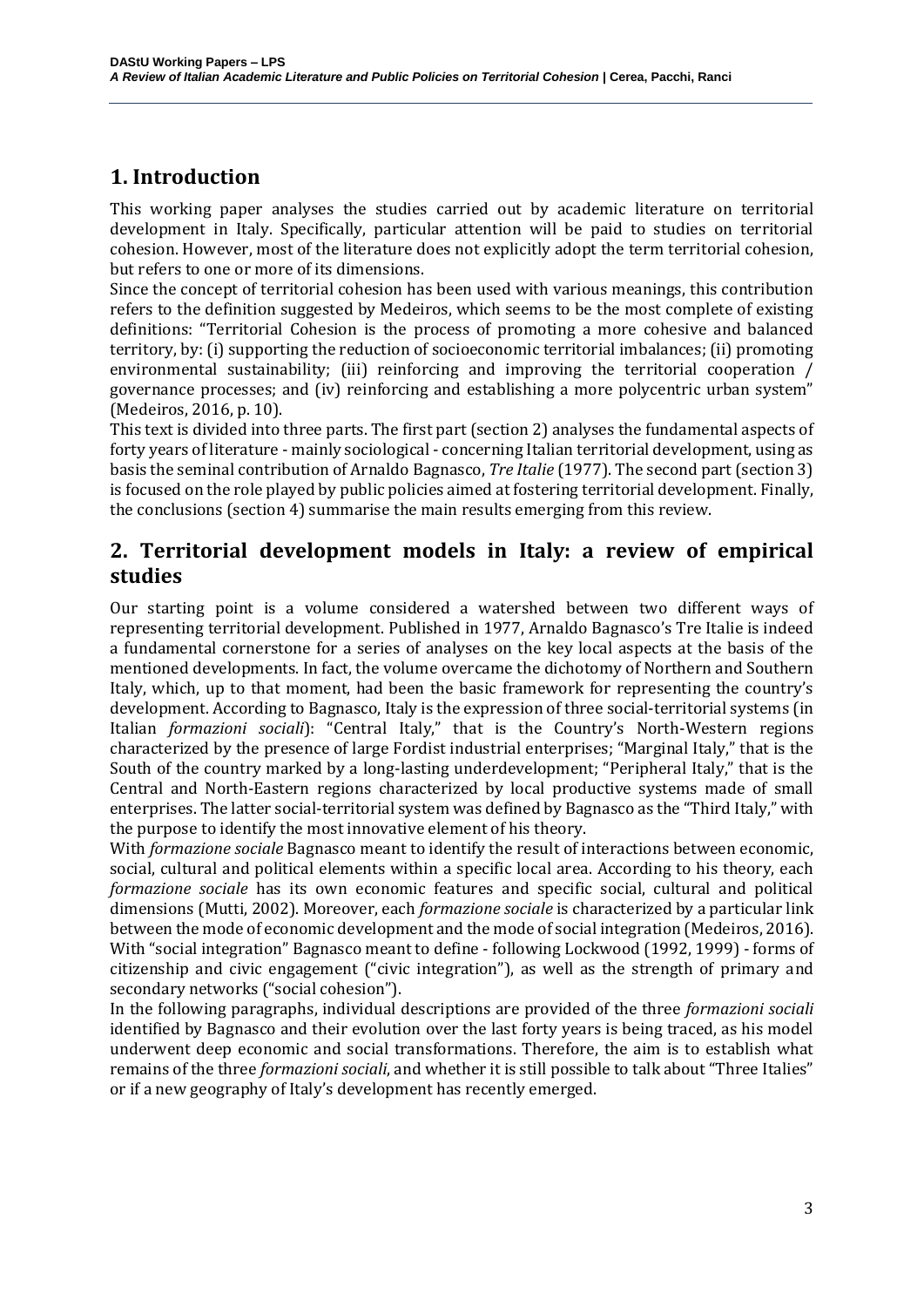### **2.1. "Central Italy": crisis and transformation of the Fordist-Keynesian** *formazione sociale*

"Central Italy" is the *formazione sociale* that involves Italy's North-Western regions, that is Piemonte, Lombardia and Liguria, and in particular the so-called "industrial triangle" connecting the metropolitan areas of Torino, Milano and Genova (Bagnasco, 1977). In the years after the Second World War said area experienced a strong economic development owing to the presence of large Fordist enterprises, such as Fiat, Alfa Romeo, Pirelli and Breda.

The social stratification of the North-Western regions was characterized by the strong presence of industrial bourgeoisie and working class, as well as of a wide middle class composed of technicians, employees and urban petite bourgeoisie. Social integration was guaranteed by low unemployment rates, permanent work relationships, growing wages, relatively easy access to housing and key consumer goods (Bagnasco, 1977). The picture is completed by an employmentbased welfare system, generous retirement schemes and a gender division of labour, in a context characterized by high birth rates and moderate ageing rates (Trigilia, 2009). Social conflicts were mediated by an institutionalized system of relationships between State, entrepreneurs' organizations and workers' trade unions, on the basis of collective agreements increasingly extended at larger territorial level (Mutti, 2002).

From a demographic viewpoint, the North-Western regions were characterized by a concentration of productive activities and population in metropolitan areas, a strong commuting toward the main urban centres, and high migratory flows coming from Italy's Southern regions. In urban societies, these trends generated integration difficulties, forms of social exclusion and conflicts, marked territorial inequalities, widespread environmental pollution, limited connectivity to the main urban centres.

As in other Western Countries, the Fordist productive organization fell into crisis also in Italy during the second half of the Seventies. In order to react quickly to the changes occurring in the demand for goods, large enterprises developed a flexible specialization model (Piore, Sabel, 1984) based on a system of medium leader enterprises and small subcontractor enterprises (the socalled "networked enterprise"). The non-specialized subcontractors' physical closeness to the leader company was not as important as the possibility to save on costs. Therefore, the networks were extended to enterprises located in poorer areas or countries that offered cost advantages (Trigilia, 2009).

At the same time, cognitive-cultural economy activities (Scott, 2008) expanded in the cities of the former industrial triangle, making an impact also at architectural and town planning level. Sometimes, these new activities were set up in dismantled industrial areas, as in the case of the former FIAT Lingotto factory in Torino, or the Bicocca district in Milano, where Pirelli's and Breda's headquarters were located and where today there are buildings with offices, a university and an exhibition centre. In this context, Milano was able to stand out as one of the main nodes of the global economic system, owing to its particular concentration of functions, among which: advanced business services, national and international banking and financial groups, headquarters of foreign multinationals (Friedman, 1986; Senn, 2005; GaWC, 2008; Cucca, 2010). Although the economic system of the North-Western regions had success in facing the challenges of the post-Fordist transition, many negative social consequences were nonetheless evident. In fact, the firms' need to adapt to market changes led to a rise in unemployment rates. Moreover, the tertiarization of economy and the trade unions' loss of power caused the diffusion of not much protected fixed-term jobs with low wages. At the same time, the welfare system fell into crisis as well, due to the fast rise of social expenditure at the country level and to the strong ageing of the population (Trigilia, 2009, 2012).

The crisis reflected, however, the territorial differentiation of the North-West area, and studies highlighted the various paths of post-industrial transition followed by the main cities included in the area. For example, the metropolitan area of Torino was affected by the industrial crisis more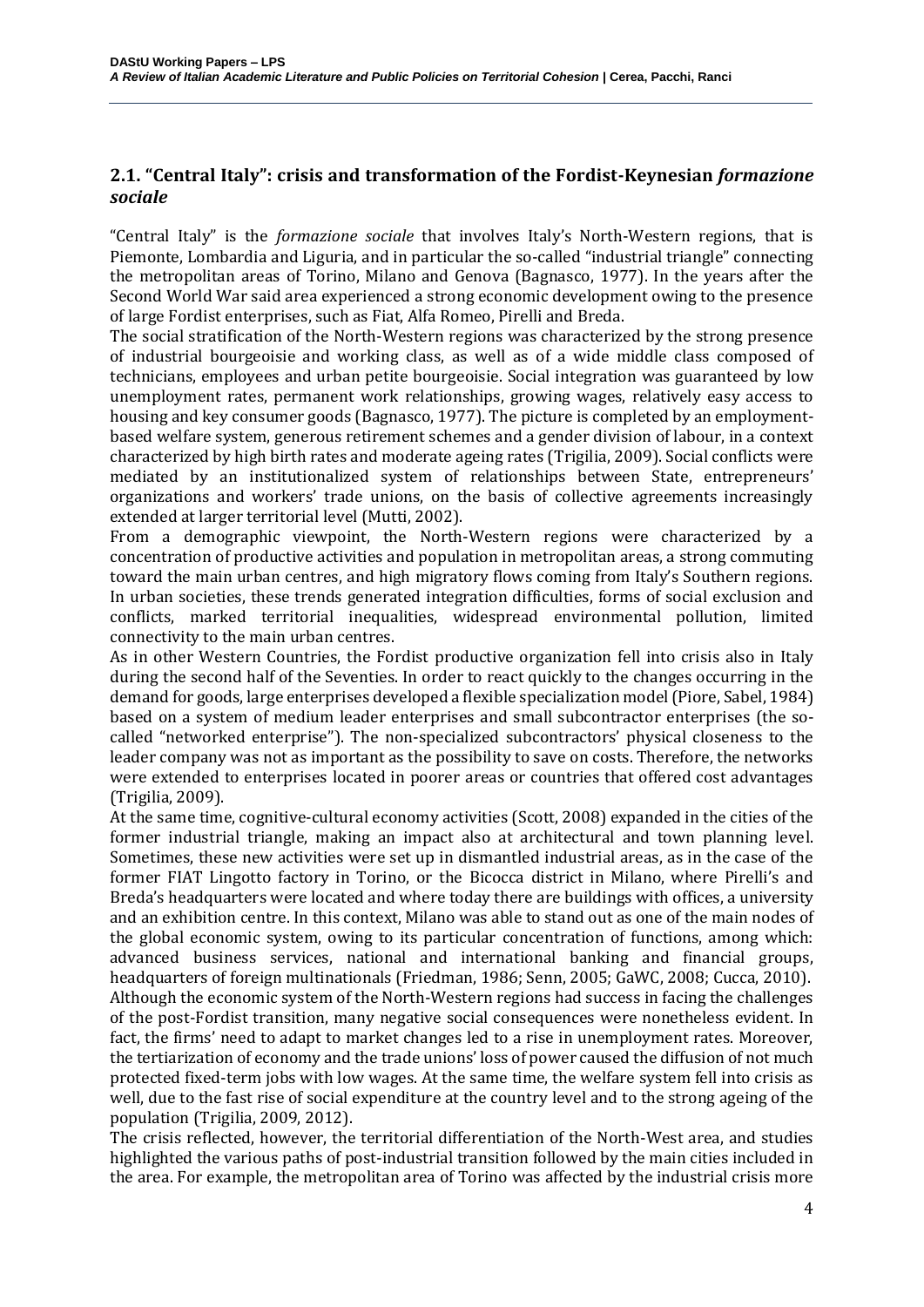than other areas. In fact, the strong economic dependence on a single large enterprise (FIAT), the scarcity of small firms capable of absorbing industrial unemployment, the lack of connections among local social and political actors, led to strong contrasts between Fiat, entrepreneurs' organizations and centre/right-wing political parties on the one hand, and trade unions and leftwing parties on the other. Only in the Nineties the metropolitan area was able to break the deadlock giving life to a series of strategic initiatives, among which: the entering into territorial agreements among local actors that produced urban requalification and the reconversion of several industries; the formulation of a strategic plan for the city; the organization of the Winter Olympics. The impact of the Fordist crisis in Milano was not as strong, owing to a much less specialized productive structure, to a set of small enterprises operating in the Made in Italy industry, to the development of tertiary activities owing to Milano's role as global city and to the local actors' ability to enter into agreements despite diverging interests (Barbera, 2008). Even the clear expansion of fixed-term jobs generated shorter periods of unemployment and a not so sharp reduction of wages.

However, some authors underline that Milano is the metropolitan area of the North-West where social inequalities have grown the most. In the Nineties, Gini Index rose from 0.20 to 0.35 (Bono, Checchi, 2001). In 2005, Milano resulted to be the most unequal among the 13 most important Italian cities: the lowest and the highest decile of the population amounted respectively to 1.8% and 41.1% of the overall income, while in Torino the two values were equal to 2.4% and 33% (D'Ovidio, 2009). The mechanism that caused the increase of inequalities is not yet clear. According to several researches (Vicari Haddock, 2004; Barbagli, Pisati, 2013), Milano - similarly to other European cities - was experiencing a process of professionalization, that is an increase of those with a professional position characterized by a medium-high qualification, together with a decrease of those with low qualification jobs (Hamnett, 2004). However, other researches highlight a widespread presence of professional groups with low specializations (Cucca, 2010). Moreover, the strong rise of housing prices contributed to create phenomena of spatial polarization, as highlighted by studies on gentrification processes involving Milano as well as Torino and Genova (Curto, Brondino, Coscia, Fregonara, Grella, 2009; Diappi, Bolchi, Gaeta, 2009; Gastaldi, 2009; Torri, 2010).

#### **2.2. "Marginal Italy": the reasons of a long-lasting underdevelopment**

"Marginal Italy" is the *formazione sociale* that characterizes Southern Italy. This area of the country is characterized by economic underdevelopment and a widespread presence of a submerged and/or criminal economy. Social integration is fostered primarily by the state, through aids provided to large enterprises, as well as the distribution of financing and support to employment. The social stratification of the area is characterized by a wide underclass, made up of the unemployed, temporary underpaid workers, and by a middle class of dealers and state employees (Bagnasco, 1977).

The current underdevelopment and low social integration in Southern Italy date back to the period prior to Italy's unification (Felice, 2016). However, from the end of the Second World War to date, the State's intervention in the South - inaugurated with the establishment of the *Cassa per il Mezzogiorno* (1950), a public structure whose purpose is to provide financial support to Southern Italy - has experienced four phases.

- 1. In the Fifties, public interventions (land reclamation and the construction of water distribution systems) were aimed at setting the grounds for the growth of modern farming. Subsequantly, works were carried out (such as railways, roads, schools, hospitals) which were supposed to constitute the basis for an autonomous industrial development (De Vivo, 2009; Trigilia, 2012).
- 2. In the Sixties, the State put aside the objective to create a favourable environment for industrial development and implemented policies aimed at attracting large enterprises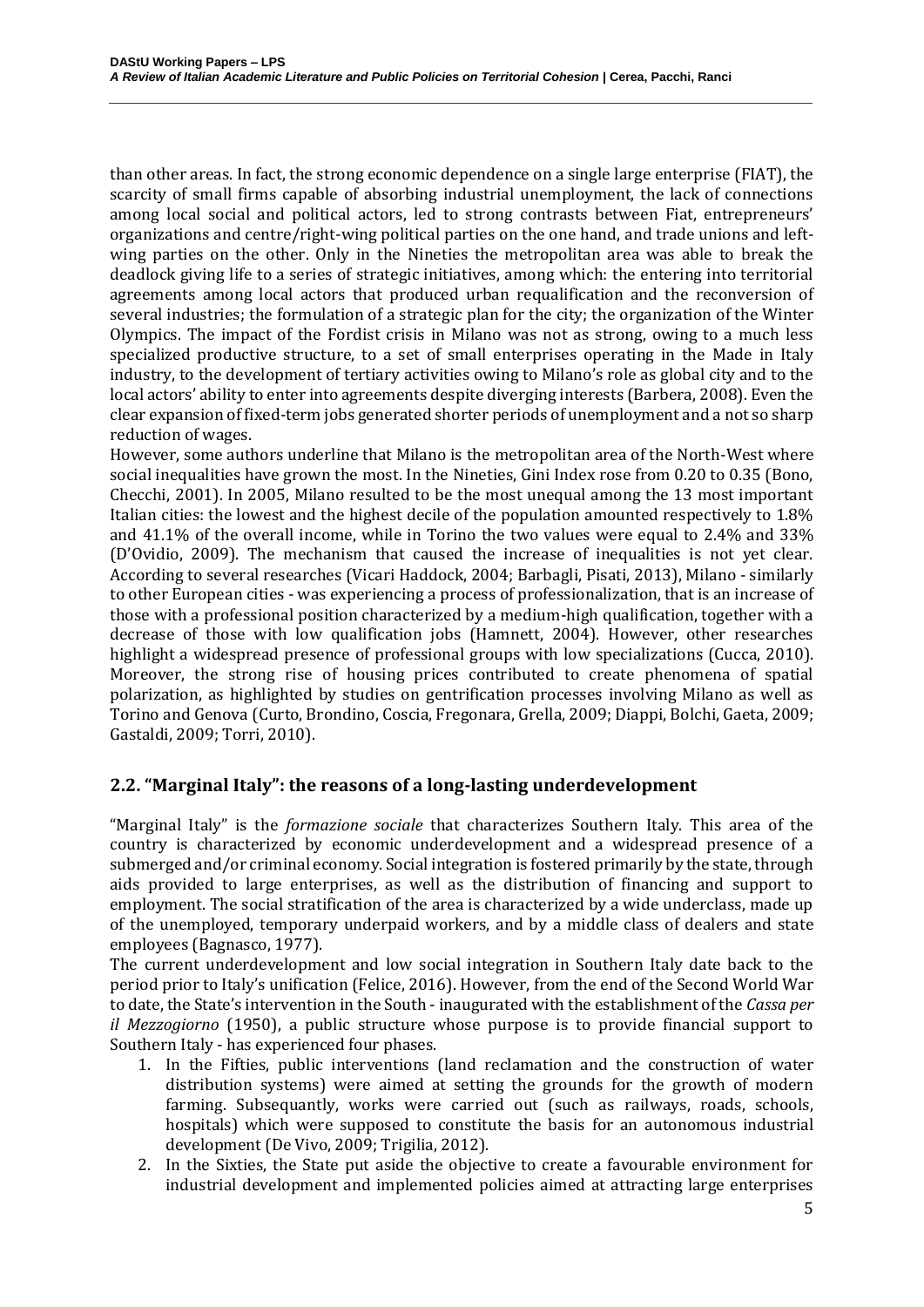and establishing new ones in sectors with a high availability of capital and technology. However, non-Southern subcontractors and workers were mainly used, benefitting only the surrounding local areas (De Vivo, 2009; Trigilia, 2012). The migration of a consistent part of the labour force toward Europe and the industrial cities of the North-West, the attraction of the new large enterprises for the workers remained, and a scarce territorial presence of infrastructures and services, strongly limited the growth of small enterprises in traditional sectors. Hence, entrepreneurial energies ended up channeling especially in commerce. In parallel, the State supported employment by developing a hypertrophic public sector (Trigilia, 2012).

- 3. From mid-Seventies, the industrial poles supported by the State experienced a phase of decline which ended, in many cases, with their shutting down. Public expenditure became more and more relevant, with increasing welfare and patronage features. In addition to the State distributing funds and the marginal social classes to which the transfers were addressed, a group of political "mediators" and a series of political-economic lobbies emerged using to their advantage the backwardness of the South, developing a patronage system for distributing public funds (De Vivo, 2009; Trigilia, 2012). In this phase, the distribution of the increasingly substantial public financial resources to Southern regions met no obstacles either from the political parties or public opinion. In fact, the main governing political parties, Democrazia Cristiana and Partito Socialista, obtained strong electoral benefits from the Southern regions, distributing economic benefits in exchange for votes (Trigilia, 2012).
- 4. Starting from the Nineties, a series of events disrupted the balance between Northern and Southern Italy. The 1992 economic crisis and the sharp rise of fiscal and contribution pressure, fuelled in the North an increasing and widespread discontent over the aids distributed to the South. Lega Nord, the new political party supporting regional independence, collected and represented said wide discontent, promoting the North's "secession" from the Italian State (Trigilia, 2012). On the other hand, restrictions on public expenditure in the South, financial obligations established after Italy's entering the Euro, and the following international economic crisis, increased the economic and social hardships of the Southern regions. In the same period, the State and police intensified their activity against the mafia which extended its field of action to formal sectors (construction, public works, health-care services, energy production, waste management). In part, this process was actually fuelled by entrepreneurs and professionals who, in an increasingly difficult context, started to enter into agreements with mafia organizations, with the complicity of bureaucrats and politicians (Trigilia, 2012).

Still today Southern Italy is the most underdeveloped area of the Country. From the years after the Second World War to date, the GDP per inhabitant in the South has never exceeded 60% of the corresponding value in the Centre-North (Trigilia, 2012). The employment rate is about 20% lower than that of the Centre-North, while the unemployment rate is almost double compared to the Centre and almost triple compared to the North (database I.Stat, data of 2016). The irregular employment rate amounts to 18%, that is double compared to the Centre-North (Istat, 2010). Though several virtuous examples of local development highlight the existence of endogenous resources in the South, they have been found to be still insufficient to guarantee an autonomous development of the area. At the same time, scholars have noticed an increase in the territorial differences within the South, as well as the gap with other European regions suffering from a late development (Trigilia, 2012). In addition, the lack of infrastructures and services continues: the presence of infrastructures in the South is lower than in the rest of the Country, especially in terms of roads, railways and airports; services such as water distribution, waste collection, children and elderly care, healthcare, school, university, justice, are less widespread and of lower quality, but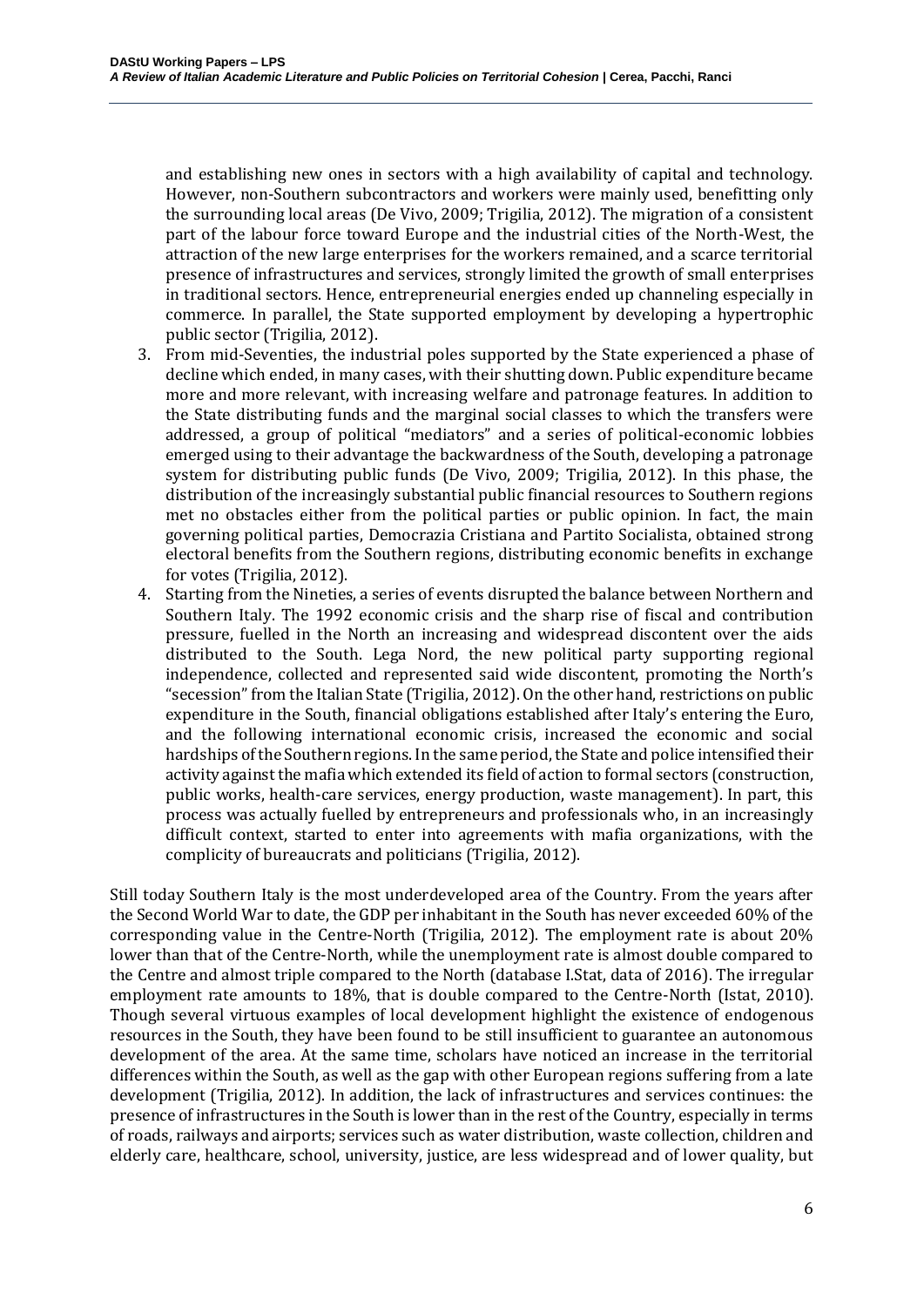often more expensive and with a longer supply timeframe compared to the Centre-North (Trigilia, 2012; Pavolini, 2015).

The academic literature ascribes Southern Italy's long-lasting underdevelopment to several factors. The most dated interpretation imputes it to the lack of capital, competences, infrastructures and services: an aspect that characterizes the area, and for which the State has not been able to find a remedy up to now due to an insufficient financial engagement. In the last twenty years, the expenditure per capita in investments has decreased, contrarily to what has happened in the Centre-North. This explanation is the most widespread, as it is shared by differently oriented politicians, by the local ruling classes, the Southern media, the representatives of the entrepreneurial and labour sectors, and also by Svimez, the most authoritative research centre analysing Southern Italy's economy (see annual reports on *Mezzogiorno* published by Svimez). This interpretation often goes along with the idea that the North has exploited the South. Bagnasco (1977) interpreted the Southern underdevelopment as functional for the development of the North-Western regions, since the South was the labour force reservoir for enterprises belonging to the industrial triangle, and the outlet market of manufacture produced by those same enterprises.

More recently, another explanation for the South's permanent underdevelopment has been formulated referring to the cultural characteristics of Southern Italy, and in particular to the population's scarce civic culture. Said civic culture was measured using indicators related to interpersonal and institutional trust, social networks characteristics, the forming of associations, political engagement. Such lack limits citizens' ability to cooperate and fosters opportunistic or deviant behaviours. This explains the high level of absenteeism at work and firms' low productivity, as well as the difficulty to access bank credit, the scarce entrepreneurship, the difficulty to develop networked enterprises, the exchange of votes with public benefits, the diffusion of corruption, the inefficiency of the local ruling classes, the inability to develop infrastructures and efficient services. Already in the Fifties, Banfield (1958) formulated the concept of "amoral familism" to indicate a clear social pre-eminence of family bonds hindering collective actions and cooperation. Also Bagnasco (1977) indicated, among the distinctive traits of the marginal *formazione sociale*, a form of social cohesion characterized by very strong family bonds accompanied by the lack of intermediate associations. This pattern fostered the diffusion of patronage and corruption in the relationship between the State and citizens, and hindered the establishment and development of competitive firms. At the beginning of the Nineties, Putnam (1993) based the low levels of economic development and public efficiency in the Southern regions on the limited civic culture. In more recent years, a research promoted by Banca d'Italia (2010) drew the same conclusions.

According to one last interpretation, the underdevelopment is caused by the way public financing is being used and by the modalities of intervention of national and local policies. Since Southern Italy has always represented an important reservoir for consent, central governments transferred responsibilities and financial resources to the regional and municipal governments without imposing restrictions concerning destination and efficiency objectives. Consequently, the local governments often made a welfare and patronage use of the financial resources received from the State. Hence, public expenditure aimed at fostering economic development has always represented a very reduced share of the overall public expenditure in the South. Indeed, local development policies have been mainly aimed at distributing incentives to private subjects and not at implementing the infrastructures and services necessary to support the development of competitive firms (Trigilia, 1992, 2012).

## **2.3. "Peripheral Italy": "discovery," crisis and transformation of industrial districts**

"Peripheral Italy" represents the true novelty in the model of the "Three Italies". Bagnasco carried out various studies on the "Third Italy" with the aim to investigate its characteristics, identify its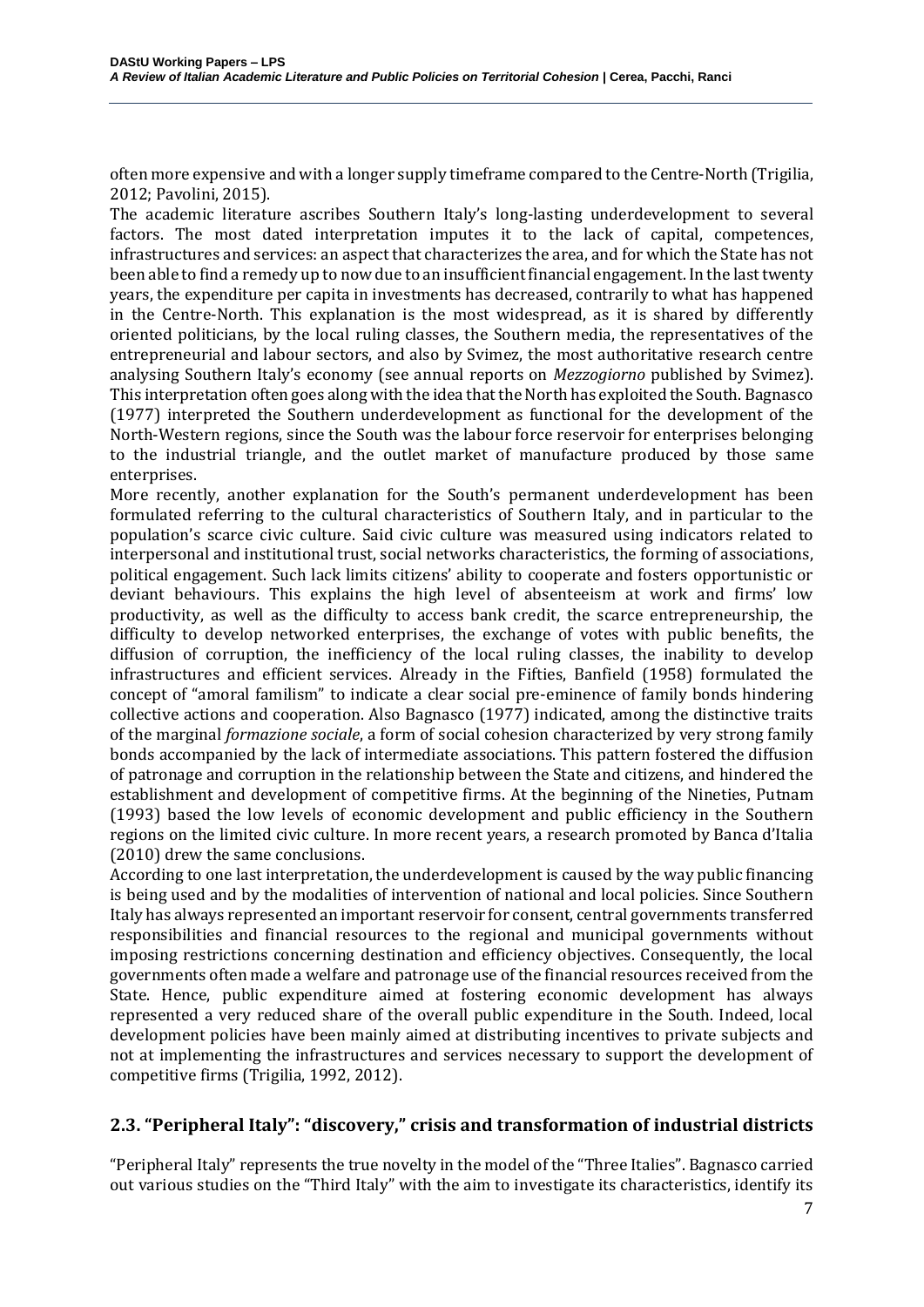historical genesis, and outline the role of politics in the *formazione sociale* of this area (Bagnasco, 1988; Bagnasco, Pini, 1981; Bagnasco, Trigilia, 1984, 1985). Further analysis of these aspects has been carried out by economists and regional economists, interested in understanding the main social, political, demographic and economic drivers of the great economic international success of the "Third Italy"1.

The "Third Italy" consists of the country's North-Eastern and Central regions (Trentino Alto-Adige, Veneto, Friuli-Venezia Giulia, Emilia-Romagna, Toscana, Marche, Umbria). These territories are characterised by the so-called industrial districts, that is local systems of small firms active in traditional manufacturing sectors (textile and clothing, footwear, furniture, etc.). Said districts combine the advantages of competition - which keeps the system dynamic and innovative - with the advantages related to productive flexibility, an extremely relevant factor in a context of growing demand differentiation and instability that gained ground in the 1970s (v. supra).

The main distinguishing feature of this development model is its ability to "keep together" satisfying levels of economic growth and social integration. So much so that Bagnasco defined the industrial district as a local society based on a "peculiar form of production which is returned on the territory by a congruent reproduction of the conditions of its existence" (Bagnasco, 2003, p. 104, Author's translation). The combination between economic growth and social integration arouses special interest because it is the result of two regulatory mechanisms, the market and social reciprocity; whereas, it is only limitedly the result of public intervention, whose main aim is to build a favourable environment for firms and the local society, rather than directing the development process. The role of the socialist political subculture, prevalent in Italy's Central regions, is evident in the realisation of infrastructures, professional schools, public social housing, extensive high-standard welfare programmes. On the other hand, the role of the Catholic political subculture, prevalent in the North-Eastern regions, is clearly present in its support to agriculture, private building, the family and the Catholic welfare network.

Bagnasco and other scholars identified a series of social-cultural factors at the basis of the districts' genesis and development:

- First of all, the agrarian contracts entered into in these areas granted farmers a certain degree of autonomy. This made remarkable organizational skills and a propensity to independence widespread among the population, leading families to accumulate financial capital by selling the surplus produce. These aspects constituted important factors for the following development of small autonomous enterprises.
- The diffused presence of complex family structures made up of various family units capable of providing a wide labour force, allowing families to differentiate their income sources. This enabled members to increase their adaptability to flexible jobs and low remunerations and to face entrepreneurial risks. Moreover, the family represented an important means for transmitting knowledge, skills and competencies, and fostered the socialization of local society's values.
- A dense network of small and medium-sized cities carried out a series of important urban functions on the territory for the development of entrepreneurial activities (infrastructures, banks, commercial services, professional schools). This contributed to avoid the massive concentration of productive activities and population, which is typical of areas characterized by the presence of large enterprises.
- A shared system of values supported and rewarded professional vocations, the disposition to saving, the entrepreneurial spirit, the production of motivated and flexible labour force, a continuous circulation of knowledge, skills and competencies, the diffusion of

l

<sup>1</sup> The "Third Italy" model was further described and organised by various authors in following years: Provasi, 1995; Bagnasco, 1999, 2003; Parri, 2001; Zanfrini, 2001; Mutti, 2002; Trigilia, 2002, 2005; Crouch, Trigilia, 2004; Pichierri, 2007; Cerea, 2010. The "Third Italy" has been object of particular attention outside the Italian context: Piore, Sabel, 1984; Sabel, 1988; Fukuyama, 1995.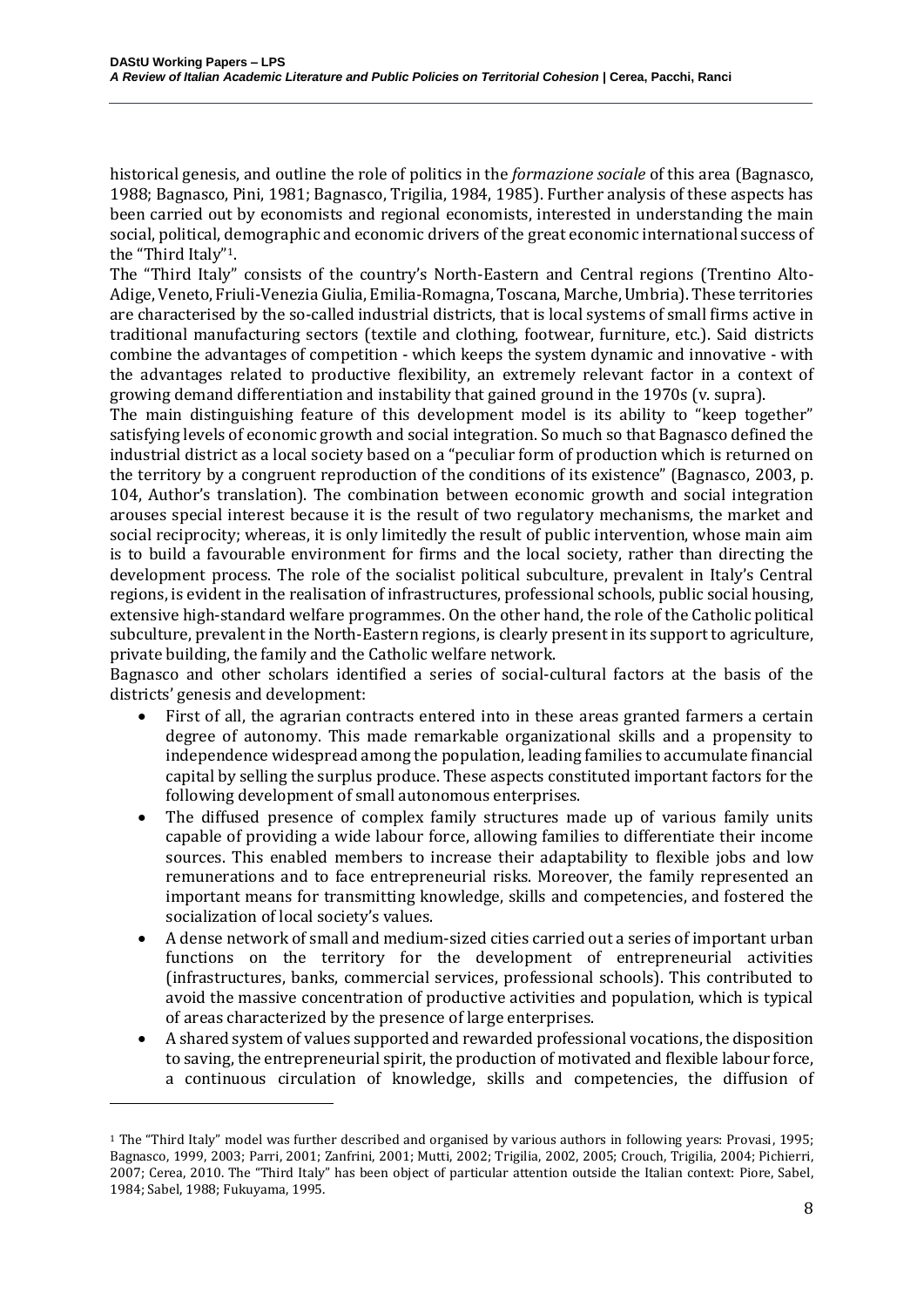entrepreneurial skills. A traditional culture based on social solidarity and local identity solidly grounded on a strong political belonging, fuelled a climate of generalized trust, fostering cooperation between enterprises. If the role of this traditional culture has weakened over the years, the close-woven extra-contractual relationships uniting the economic actors (family relationships, bonds of neighbourhood and friendship, religious and political associations) continue to play an important role.

• Lastly, a class structure - characterized by a host of small entrepreneurs and artisans, a high ascending social mobility and a strong homogeneity of life styles - fuelled expectations of social advancement, fostering, on the one hand, the propensity to entrepreneurial risk, and on the other hand the acceptance of the development model.

All these factors come together to guarantee a good level of social integration and useful resources for the development of entrepreneurial activities, the good functioning of market relationships, the diffusion of innovation. Said resources include diffused knowledge, skills and competencies in continuous circulation, a labour force adequately qualified and strongly motivated but at the same time flexible and low cost, the propensity to entrepreneurial risk, infrastructures and services to firms, a social climate of generalized trust. These resources are external to the individual firm, but are to be found within the districts, and are capable of increasing firms' competitiveness by lowering costs, reducing uncertainty, favouring innovation. The sociological literature calls these resources "local collective goods," defined in such way "because they are at the local firms' disposal regardless whether they contributed directly to their forming" (Le Galès, Voelzkow, 2004, p. 12, Author's translation).

In the Eighties, the industrial districts were put under pressure by a series of transformations that involved both global economy and local societies (Bagnasco, 1999). The increased international competition led to an economic strategy based on low production costs increasingly less effective since it was easily obtainable through the delocalization of productive activities in countries that offered cost advantages. Therefore, the districts' competitiveness strongly decreased, a situation which only few enterprises managed to face by increasing research and development functions and marketing activities, and by exporting products toward emerging countries (Berger, 2006; Foresti, Guelpa, Trenti, 2007; Foresti, Trenti, 2007). This led to the selection of firms: the enterprises capable of remaining competitive at international level increased their size and gave origin to groups of enterprises or networked enterprises; the remaining firms shut down or were absorbed by new leading companies (Parri, 2002). Hence, the polycentric productive system of the districts was gradually substituted by an oligocentric system guided by medium enterprises.

These transformations weakened social integration, increased inequalities, limited ascending social mobility and reduced the integrative capacities of the labour market. Within the district areas, enterprises polarized between successful and unsuccessful ones, creating wide gaps destined to last over time (Guelpa, Trenti, 2007). This hierarchisation of firms reduced the opportunity of an ascending social mobility and weakened the middle classes (Cerea, Cucca, Rago, 2010). This created a polarization between the upper middle class composed of middle entrepreneurs and professionals on the one hand, and the working class employed in production and services, as well as small entrepreneurs and artisans in crisis on the other hand (Bagnasco, 1988; Provasi, 1995; Bagnasco, Storti, 2008).

Meanwhile, social transformations took place. The increase in female activity rates and the rise of separations and divorces, in addition to the aging of the population, undermined the family's traditional functions. Higher education levels and the weakening of the family's role in socialization to work, distanced the new generations from the labour culture of the previous generations, making the generational change difficult both for the working class and the small entrepreneurs. The new generations' employment preferences and expectations turned to tertiary activities - since they had greater social acknowledgment - and toward subordinate work positions, with lighter workloads and fewer responsibilities. From a cultural viewpoint, the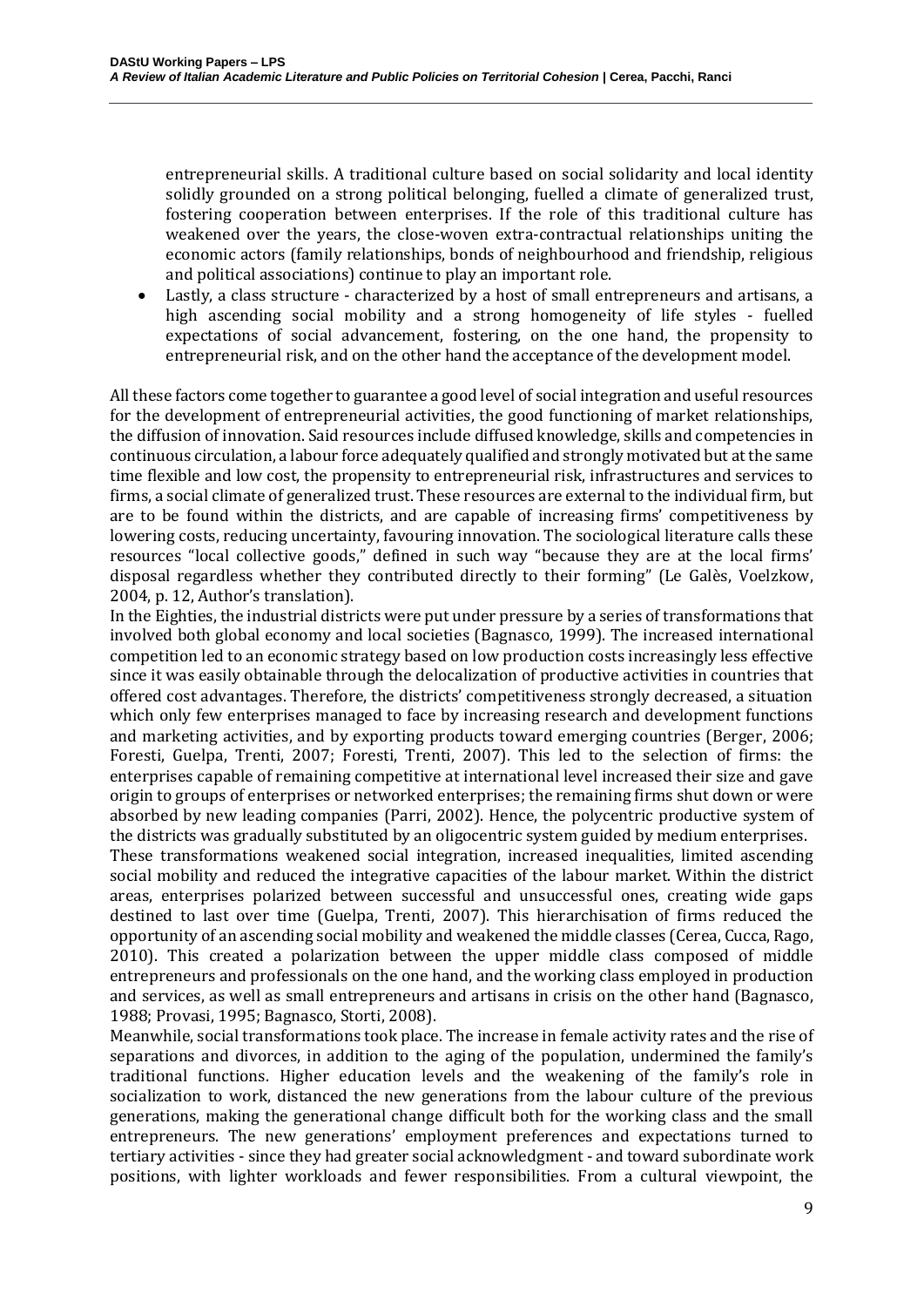weakening of social solidarity and local identity and the spreading of individualism compromised the climate of trust typical of the district model.

These changes contributed to reducing districts' social integration and the local societies' ability to provide the territory with collective goods. However, the effects of said changes on the districts' future appeared to be positive, because the traditional social assets no longer seemed able to support economic development. The weakening of strong relationships, the increase of individualism, the rise of education levels, allowed districts to open up to the global market and endowed them with human resources prepared to face the new challenges of globalization. Hence, firms' inability to open up to the outside and the use the new resources helps explain the economic crisis of several districts. In fact, this phenomenon - in literature called "lock-in" - indicates firms' closure in their traditional cultural, cognitive and relational systems. In other words, in some circumstances, social cohesion can lead to the forming of closed communities, capable of compromising economic development.

Empirical literature confirms the difficulty in generational change due to the transformations in the youth's employment preferences and expectations, but also to the manifestation of entrepreneurial familism. Entrepreneurs, when facing their sons' and daughters' lack of interest for the productive activity, carry on until possible and then shut the firm down, rather than handing it over to a manager or selling it to a third party (Cerea, Cucca, Rago, 2010). Moreover, there is a clear difficulty for small enterprises to build networks of relationships with other economic actors, due to the slackening of trust bonds, but also to the strong propensity to operate in autonomy (Ginsborg, 1999; Ramella, 1999; Cerea, Cucca, Rago, 2010). Lastly, firms are unable to use the new collective goods available on the territory. This is the case of graduates, whose number has grown exponentially in several districts, but are not much requested by firms. It is also the case of the migrant population that has entered the economic sectors and training paths progressively abandoned by the Italians, meeting a series of obstacles, both within firms and schools (Cerea, Cucca, Rago, 2010).

#### **2.4. A new geography of development? Continuity, differentation and convergence processes**

As emerged from the review, over the last forty years the stresses produced by the changes occurred in the global economy, in the welfare state and local societies - changes accelerated by the recent financial crisis - have altered the distinctive traits of two of the three *formazioni sociali* identified by Bagnasco at the end of the Seventies. Scholars have recently acknowledged all these changes and the consequent need to update the "Three Italies" scheme to understand the current economic and social trends. Southern Italy has remained an area of underdevelopment and of social integration guaranteed less by public expenditure and more by the mafia economy. On the other hand, "Central Italy" and the "Third Italy" have been affected by relevant changes which have given life to differentiation processes within the single areas, but also to a convergence between the same.

In both these *formazioni sociali*, the organization of the production has shifted toward the model of networked enterprise, which is a network of firms permanently connected though physical and virtual cooperation. In "Central Italy," this model is the result of the outsourcing of large Fordist enterprises, while in the "Third Italy" it is the result of hierarchization processes of small enterprises in industrial districts. The post-Fordist transition, accompanied by the crisis of the traditional mechanisms of social integration, produced several relevant social impacts: the increase of unemployment and fixed-term jobs, the growth of social inequalities, the reduction of ascending social mobility, the worsening of living conditions for the lower middle class. On the other hand, the two *formazioni sociali* differentiated from within. In part, the metropolitan areas of the North-West followed different trajectories: Torino has recently re-emerged from the deep economic and social crisis caused by the end of Fordism owing to new urban policies pointing to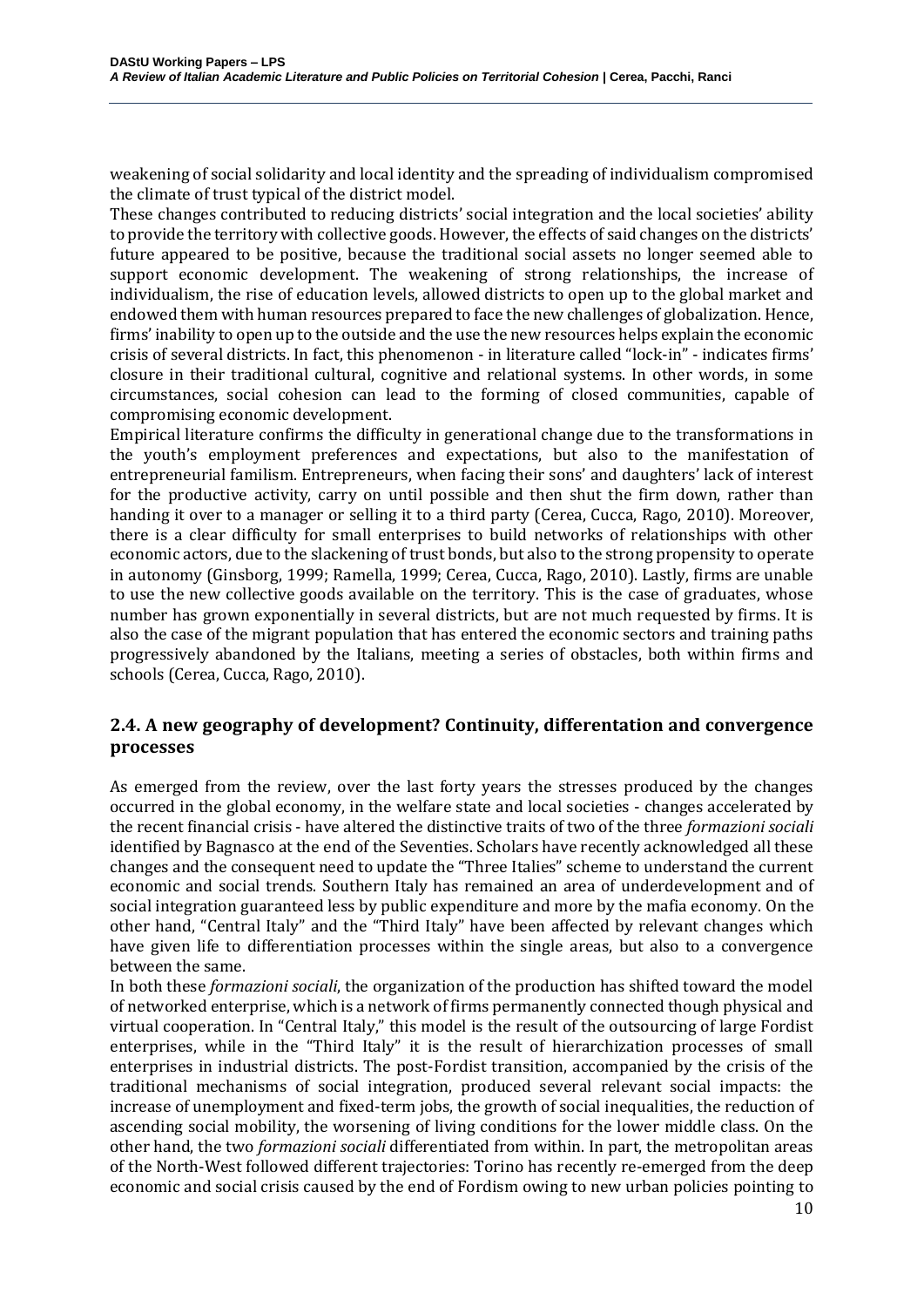new economic sectors, while Milano is solidly inserted in the global cities network, with related economic advantages, but also strong social inequalities, that said insertion entails. Likewise, the industrial districts of the "Third Italy" have evidenced different capabilities of reaction: some have remained trapped in "lock-in" mechanisms, while others have developed international competitiveness.

Generally speaking, these changes have imbalanced the functional relationships between economic development and social integration in these *formazioni sociali2*.

# **3. Territorial cohesion and public policy: the Italian trajectory**

Territorial cohesion policies in Italy have been in close connection with the conceptual elaboration in the literature about the drivers of local development, which has been reviewed in the previous section, only after the mid-1990s, and even in this period with some time lag. The relevance of place-based forms of social and economic integration in enhancing economic and social development at national and local level started to emerge at the end of the Seventies and the mid-Eighties; but it was since the Fifties that the reflections proposed by different phases of *Meridionalismo* (a tradition of theoretical elaboration on the problems of Southern regions and their possible solutions) contributed to shaping policy design, which has been swinging between economic liberalism and Keynesian approaches.

The main objectives of territorial cohesion policies in this long time span have been to foster economic growth (in particular enhancing modernisation and supporting industrialisation), and to reduce territorial unbalances, and more precisely the disparities between the Northern and Southern regions of the country. In this sense, it is important to underline that the dichotomy between North and South so appropriately put in question by Arnaldo Bagnasco in his seminal 1977 book discussed in the first part of this paper (Bagnasco, 1977), has lied in fact at the core of the rationale of Italian cohesion policies all along the decades. At the same time, and more importantly for our analysis, one of the lessons learned from the literature on industrial districts and the local determinants of economic development in Italy is the importance of the place-based dimension, and that development may take place only through an appropriate form of activation of existing resources, not only economic, but also social and territorial ones.

## **3.1. Cohesion policies during the period 1950-1990: the main phases**

Public intervention in fostering economic development in poorer regions in Italy certainly predates the concept of territorial cohesion itself, because it started with the institution of the Republic in 1946, and has become central to the political debate in particular between the beginning of the 1960s and the mid-1980s. The extraordinary intervention in underdeveloped regions in Italy started just after the Second World War, partly based on supra-national funding (from the International Bank for Reconstruction and Development, IBRD); it then gained particular salience and relevance with the official establishment of the *Cassa per il Mezzogiorno* in 1951, a technical public body specifically created to foster economic growth in Southern regions through a mix of infrastructural interventions and incentives to local businesses, and inspired by the New Deal public intervention policies in the US (Lepore, 2011). The *Cassa* in the first years mainly funded interventions in rural infrastructure, while in the subsequent decades it concentrated its investments in fostering industrialisation. In the first decades of territorial cohesion policies intervention was framed at a regional or macro-regional scale, while no specific attention was reserved to cities and to their potential role in fostering economic development.

 $\overline{a}$ 

<sup>2</sup> For a discussion on the most recent changes in the geography of development in Italy, see Balducci, Fedeli, Curci, 2017.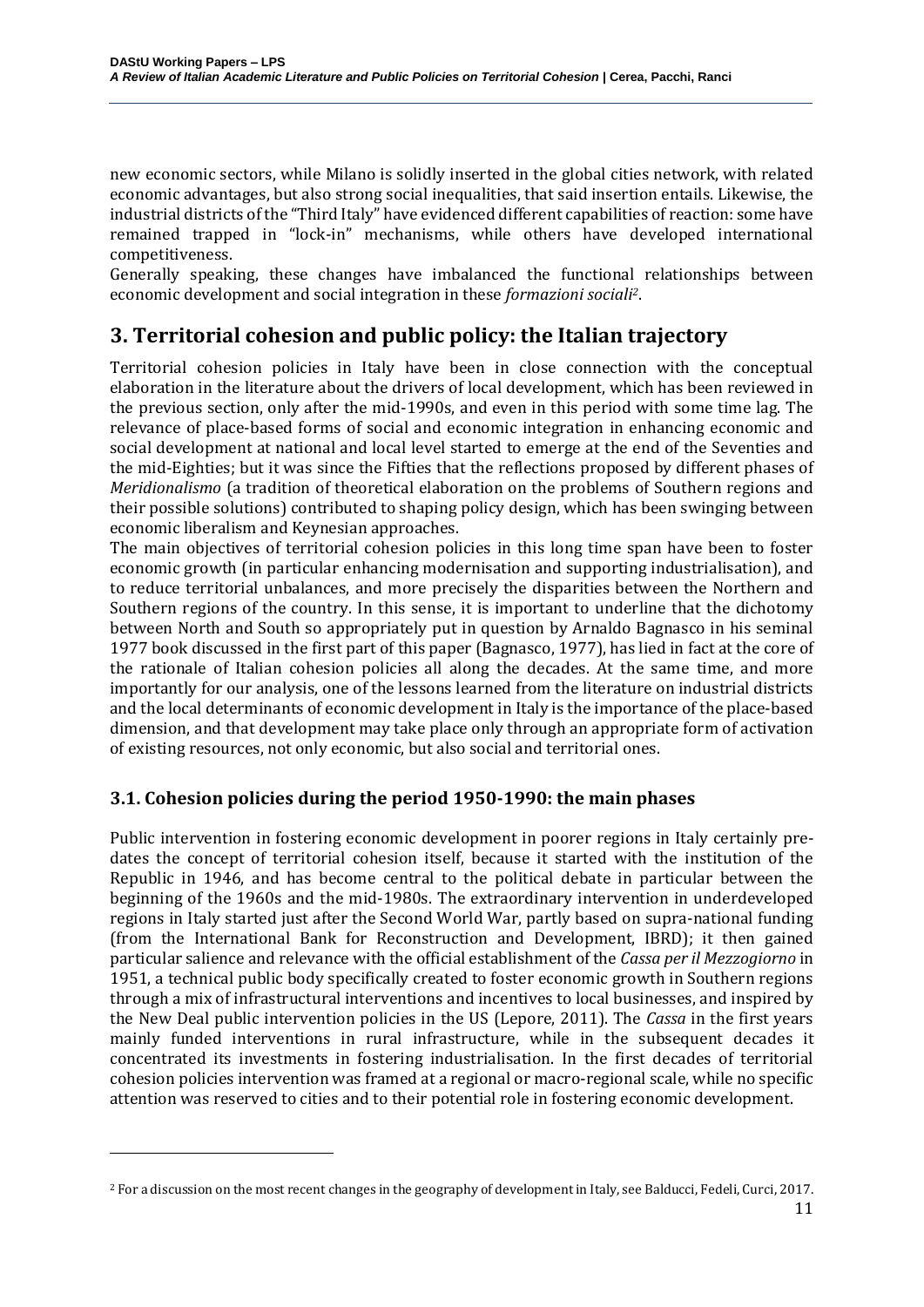After the start of the operations of the *Cassa*, the first relevant elaboration on the trends of development in the country, from both a conceptual and a political point of view, is the position expressed by the national government in 1961 through the Additional Note on the Economic Situation of the Country in 1962, prepared by the then Minister of Treasury and Budget Ugo La Malfa (La Malfa, 1973). The Note represented with great clarity both the state of the economic situation of the country and a diagnosis about what should have been done to strengthen the (then) very positive growth trends and to reduce regional disparities. The Note put a strong focus on modernisation of agriculture, on industrialisation of Southern regions and on the state of public services (firstly education, then health and social security), identifying these three elements as potential pillars of a more robust form of development, able to exploit the most promising impacts and to avoid the worse externalities of the economic growth under course. Due to political reasons, the Note has never been fully integrated into economic programming, that tended on the contrary to get dispersed in a number of uncoordinated public intervention programmes (Goldstein, 2012).

A second relevant step was the elaboration of the so-called *Progetto '80* (The Eighties project, as it was aimed at a programming period lasting towards the 1980s) (Ministero del Bilancio e della Programmazione Economica, 1969; Renzoni, 2012), a coherent attempt at proposing an integrated planning approach for the whole country, able to combine economic programming and urban planning: *Progetto '80* showed the possible role the State could play in fostering the basic conditions for economic and social development through the identification of large scale territorial strategies, in a long-term perspective. Emerged as the result of an intense phase of political and cultural innovation towards the end of the 1960s, *Progetto '80* remained largely misapplied, due to internal complexities and to the need to strengthen technical skills (accounting, evaluation, planning, programming, etc.) within the public administration structure, but also due to political reasons. After Progetto '80 there has been no further attempt at proposing general territorial programming strategies, while there has been a last important research initiative aimed at mapping the development of the country in a unitary way: the *Itaten* project (Clementi, Dematteis, Palermo, 1996), which took place in the mid-1990s. *Itaten* was focused on the mapping and interpretation of the co-evolution between territory, economy and society, through the identification of 'local settlement contexts' (*ambienti insediativi locali*). Similar integrated analyses have been produced in the same years for specific parts of the country (as the one on the Milan urban region in Boeri, Lanzani, Marini, 1993).

#### **3.2. A new programming period in the 1990s**

After the publication of *Progetto '80*, the next relevant development policy step concerned the *Cassa per il Mezzogiorno*: already in the previous decade, but increasingly after the mid-1980s, this public body started to significantly loose effectiveness and efficiency, to become more corrupt and prone to forms of political clientele, and to loose the edge in terms of technical knowledge and capacity. Finally, in 1992, also in relation to EU claims that it favoured state aid to firms, thus altering the European competitive framework, it was finally closed (Casavola, 2015). This meant the total stop of special intervention in underdeveloped Italian regions for some years, until in 1998 the then Minister for Treasury, Budget and Economic Programming Carlo Azeglio Ciampi proposed to re-launch an ambitious programme of extraordinary intervention in regions lagging behind, using both EU Structural funds (European Regional Development Fund, European Social Fund, and others) and targeted national resources. This complex stream of intervention, based on innovative assumptions elaborated in the literature on local development in the previous twenty years, as well as on the tenets of New Public Management, has been known as *Nuova Programmazione* (New Programming) (Ministero del Tesoro, Bilancio e Programmazione Economica, 1998).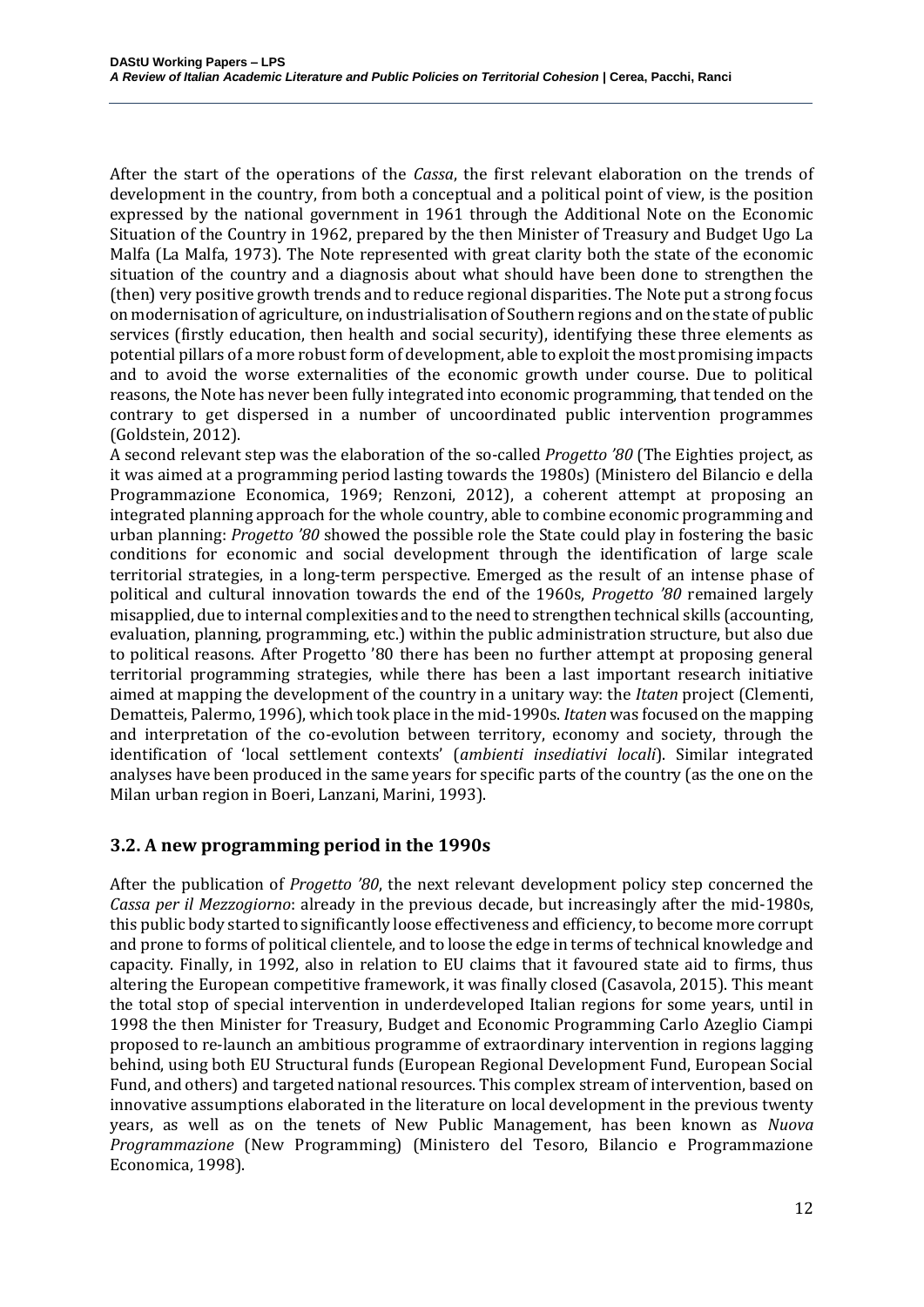In order to bring forth such a significant innovation, a new unit was created within the Ministry of Treasury, the Department for Programming and Development (DPS), directed by Fabrizio Barca. The aims of DPS were to strengthen specific competencies in particular in the fields of planning, policy design and evaluation; a lack of such skills in the Italian Public Administration structure was one of the reasons, according to experts, of the scarce results obtained in the past in the field of development support in underdeveloped poorer regions (Barca, 1998, 2004). Since the beginning of this new programming period, specific attention has been paid, along with strategic policy design dimensions, to the role of knowledge and strategies and devices for the transformation of dispersed private knowledge into usable collective knowledge (Barca, 2004). Moreover, the focus on locality and the relevant role attributed to local resources in supporting virtuous development trajectories brought into the framework a new attention to cities and to their potential role, especially during the second cycle of programming, after 2006 (Trigilia, Burroni, 2010; Casavola, Trigilia, 2012). This new perspective is related also to the phase in which EU urban policies moved from special integrated programmes (such as URBAN) to the inclusion of urban regeneration themes and aspects into ordinary EU programming documents (such as National and Regional Operational Programmes). The underlying conceptual interpretation of the reasons for such intervention is captured in this statement by Paola Casavola: "there are remarkable forces acting against peripheral regions of the system. These are forces which gather strength and do not decline naturally with integration and that thus require policies to combat them" (Casavola, 2015, par. 1, Author's translation). This position very clearly echoes the one voiced by the Delors Report, that expressed the fear that, in the absence of specific rebalancing

policies, the economic and social impact of (in this case, economic and monetary) integration on peripheral regions might be negative, because transportation costs and economies of scale tend to favour the move of economic activities from less developed regions, especially when they also are peripheral ones (Committee for the Study of Economic and Monetary Union, 1989).

There is a second important rationale, also expressed by Casavola, which is the need to strongly concentrate public attention and efforts on reducing regional development gaps. She argues that "since the post-war period and well into the Seventies, the underlying theme of policies for the Italian South was shared by national policies as a necessary internal rebalancing on an integrated growth path from which all could benefit" (Casavola, 2015, par. 1, Author's translation), while in the subsequent decades this question has shifted away from public attention, and it started to be considered not a national, but a regional issue. Hence the need to use New Programming to build momentum around the issue as a question of national interest.

The connection between analytical literature on forms of local development or local development 'systems', or districts, as they were defined (Garofoli, 1991; Becattini, 1987), and the policy dimension, was not a linear one. Literature on local production systems, as it has been explained in the preceding section, has shown how the effectiveness of such systems lies in extremely contextual forms of integration between the productive dimension and the social and territorial ones. Though it was extremely difficult to directly extract policy lessons from the analysis of the existing local development systems in a normative direction (Garofoli, 2002), the connections between analysis and policy experimentation and design have always been quite strict. The launch of integrated territorial projects and other similar place-based develoment policies was linked, for instance, to the assumption that 'successful' territories were characterised by a strategic development project, explicitly or implicitly shared by local stakeholders. In industrial districts, this implicit project was strong enough to lead local development, while in weaker territories, like the ones in Southern regions, it had to be promoted and supported by public policies (Casavola, Trigilia, 2012).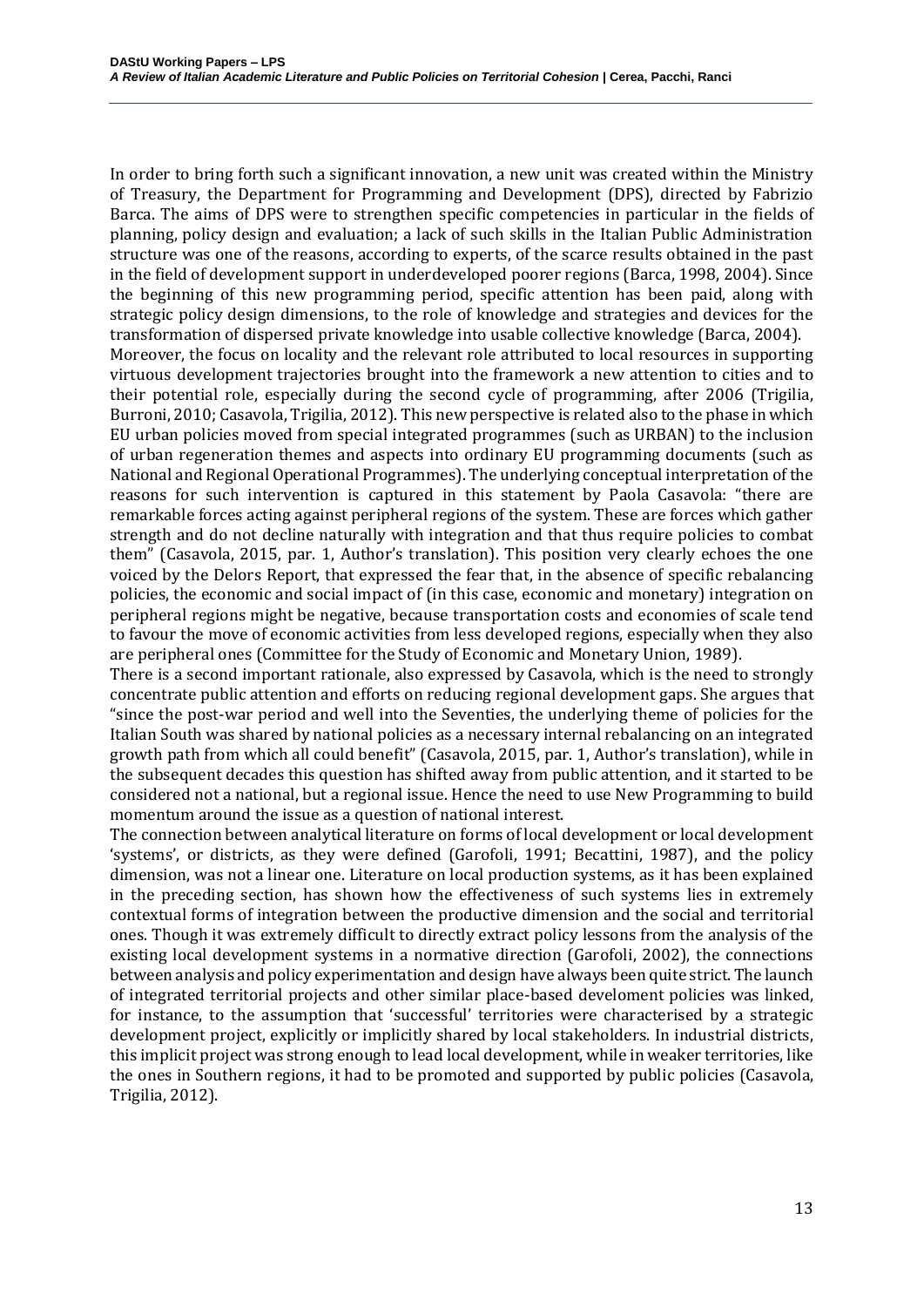## **3.3. A mixed evaluation of New Programming and the most recent developments**

After 2005, and in preparation for the new programming period 2007-13, there has been a robust evaluation of the achievements and failures of the previous programming period, which has especially highlighted the limits of additional and extraordinary intervention in the face of ongoing problems of mainstream intervention in the same period. There has been in fact a growing agreement among experts and policy makers that additional intervention *per se* is not able to trigger significant discontinuities in the trends of development in regions lagging behind (Viesti, 2011).

This is due to the fact that the general conditions and functioning of local institutions, policies and societies can significantly contribute to block the most innovative or disruptive trends, especially because in many local contexts there are well-entrenched structures of interests contrary to the development trends, in that a number of local actors extract a rent from the persistent underdevelopment condition. As the Bank of Italy puts it: "Regional policies, which refer to just 5% of transfers to Southern regions, can integrate available resources, they can facilitate their higher territorial concentration, they can contrast negative externalities and reinforce positive ones. But they cannot substitute the good functioning of normal institutions" (Banca d'Italia, 2010, p. 9, Author's translation).

It is in this phase and thanks to this debate that the role of policies fostering the production and diffusion of essential public services (healthcare, especially for the elderly, transport, education and childcare, water and waste management) has emerged as crucial to ensure basic citizenship rights as a basis for strengthening local contexts and therefore enhancing the opportunities for endogenous development. This approach has been seen in opposition to the preceding attitude of direct financial incentives to firms. The main difference between the setting of public service objectives and the preceding approach of programming documents is also visible in the fact that service objectives are expressed in terms of targets, and the path towards their attainment can therefore be measured by a set of performance indicators, while the accent in the preceding programming periods had been focused more on financial implementation (actual spending capacity under the new rules set by the EU). This shift is to be considered a very relevant one: while in the previous programming periods local and regional authorities' main efforts were targeted at formal compliance with EU rules and procedures, in this new phase the substantive dimension of change brought forth by public intervention lies at the centre of monitoring and evaluation (Busetti, Pacchi, 2014).

Among the main results of this evaluation, there are the most recent developments of territorial cohesion policy in Italy, which concern the development of a specific focus on Inner Areas. They are the objects of a specific programme, launched by the Agency for Territorial Cohesion in 2013, the *Strategia Nazionale per le Aree Interne*, SNAI (National Strategy for Inner Areas) (Agenzia per la Coesione Territoriale, 2013). Inner areas are characterised by a number of positive features that can bring a valuable contribution to the development of the country, such as the presence of valuable landscapes, culture and local traditions (De Rossi, 2018), but today they do require additional attention for the construction of explicit policies in the face of the downturn they are experiencing, visible in increasing abandonment, depopulation, presence of ageing population (Pacchi, 2014). The recent earthquakes in Marche and Abruzzi have even increased the necessity of such strategy also as a way to allow the reconstruction and re-development of the devastated areas. The strategy is a very clear effort at rebalancing and reducing the gaps with the most developed areas of the country (both metropolitan regions and medium density urbanisation areas).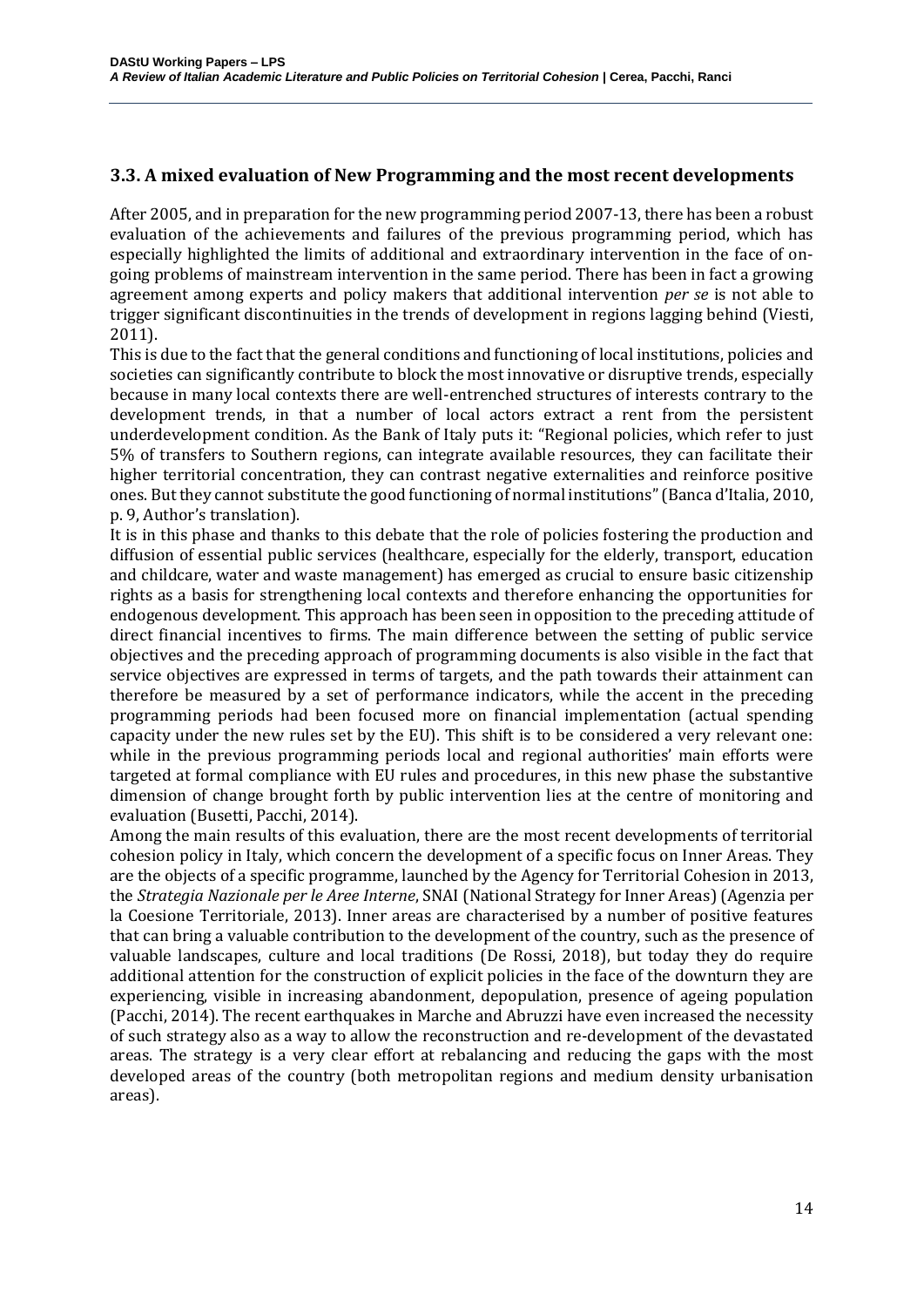## **3.4. A general evaluation of territorial cohesion policies**

Overall, the evaluation expressed by experts and scholars is that the model developed since the late 1990s is a quite balanced combination of different tensions and directions (Ministro per la Coesione Territoriale, 2013; Casavola, 2015), even if, after the very first years, there has been a growing lack of attention on the part of political actors: "The New Programming design is never fully implemented. It suffers primarily from a scant attention and sharing on the part of political coalitions, both centre-right and centre-left, who take turns in governing the Country" (Viesti, 2011, p. 103, Author's translation).

This model has been characterised by a constant swing between centre, the national government, and decentralised decision makers, mainly the regional governments. This aspect has become even more complex in the last decades because many strategic directions and regulations are now defined at supra-national level (the EU, in Brussels) and there has always been an important, even if not crucial role played by local actors (sub-regional authorities). The centre can ensure an overall strategic development vision, and some main axes for the concentration of resources (economic ones, but also design and networking skills), moreover it is less prone to the risk of capture by very local interests; on the other hand, it does not have a complete and nuanced picture of the local trends, evolutions and possibilities. Localities are in the best position to define placebased and shared development programmes and projects, and to more effectively integrate different aspects and axes, but they are extremely prone to the risk of capture on the part of local interests (as it has been clearly visible especially after the pioneering phase of the new programming period, after 2000) and particularly to be captured by conservative forces, opposed to change and innovation because they traditionally extract different forms of rent from underdevelopment.

The second dimension in which the model is quite balanced is the one which connects mainstream and extraordinary or additional policies: while after the end of the operations of *Cassa per il Mezzogiorno* the whole cohesion policy has been attributed to ordinary institutions (ministries, regional departments etc.), at the same time the significant use of EU funding clearly put the accent on the additional dimension of public spending in such areas.

Moreover, as the years passed, the overall political consensus about the importance of public intervention in Southern regions fades away, "The regional development policy, by definition an additional one, becomes in those years more and more a substitute of missing mainstream spending" (Viesti, 2011, p. 104) in that mainstream public investment in Southern regions lags behind the objectives (originally the objectives were set at 30% for additional vs. 70% for ordinary spending, with a quota of 85% vs. 15% for EU spending and a total target of 45% for the South and 55% for the North).

A third evaluation dimension has been the one about the ability to concentrate spending and investments in terms of territorial focus and of thematic focus; it emerged all along the different phases of regional policy, and it concerned both national and EU resources (Palermo, 2009). Many initiatives and measures were originally devised as being highly concentrated (Territorial Development Pacts, Territorial Integrated Projects), as ways to more precisely and strategically target resources to more promising and higher complexity projects, and/or to territories in particular need, following Hirschman's idea of 'unbalanced growth' (Hirschman, 1958), but they have been subsequently diffused over larger territories and populations, for political clientele reasons.

The effectiveness and efficiency of spending in such conditions have therefore dramatically decreased, leading to the diffusion and fragmentation of funding on almost the whole Italian territory (some of these measures being of regional responsibility, in many cases the models adopted by different regional governments have been slightly different) in a number of smallscale investments, uncoordinated and difficult to be re-conducted to identifiable development strategies. The idea to concentrate resources, knowledge and investments in specific territories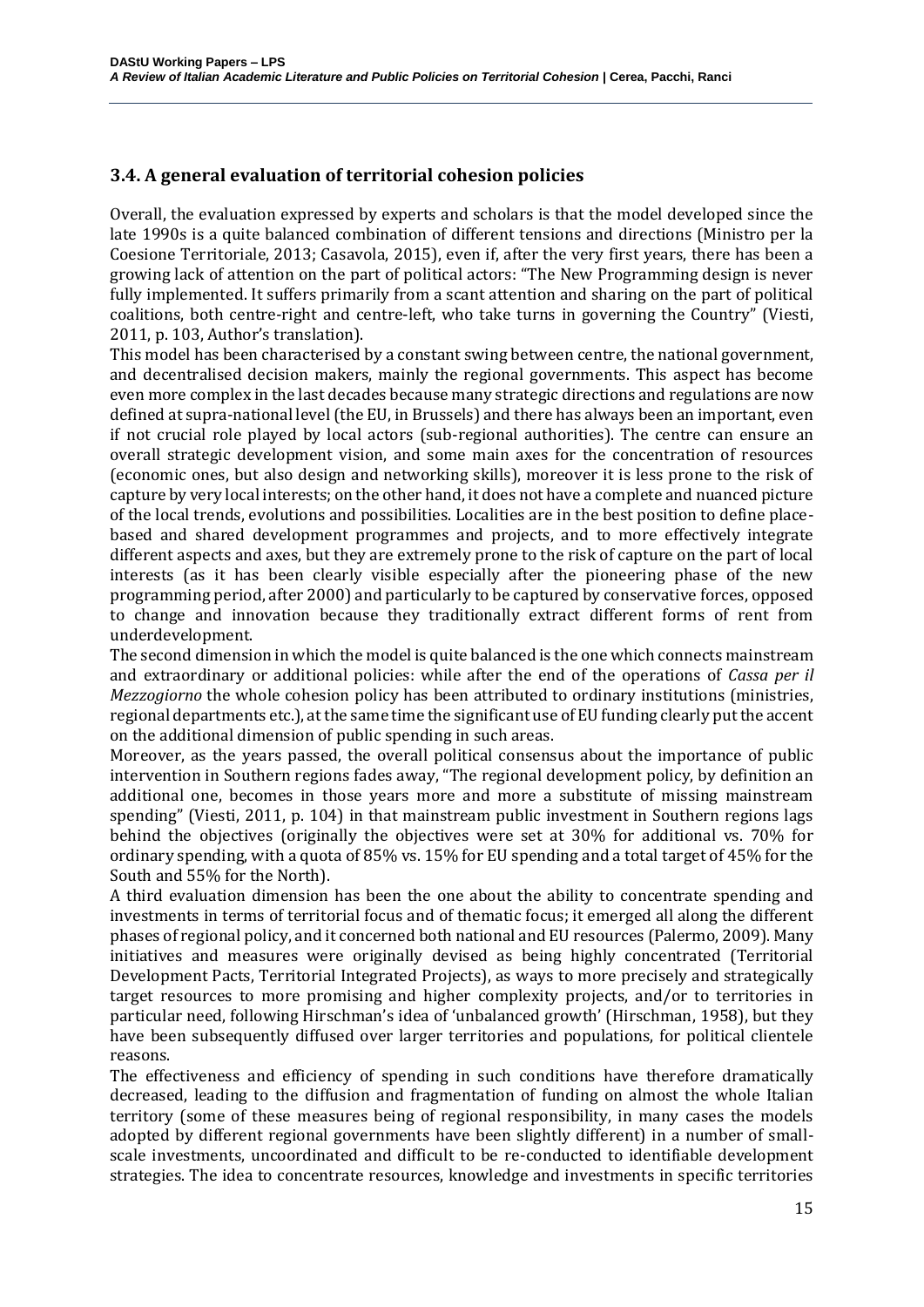and on specific development projects is to be connected to the analysis of the local determinants of development in literature, which, as we already mentioned, identified the presence of local coalitions gathered around a strategic idea for the future as a crucial factor for local development. Finally, one of the central tenets of territorial cohesion policy since the New Programming phase is that a balance has to be achieved between the mobilisation of exogenous and endogenous resources (Pichierri, 2005). The efforts of New Programming have been aimed at using external resources (economic ones, knowledge, skills, but also systems of rules) to unleash local 'latent' resources, so that these last ones might become the starting point for locally rooted development trajectories. The matching between such external resources and local conditions, stakeholder coalitions and development projects has proved to be one of the most daunting tasks of policy design and implementation on the field.

# **4. Conclusions**

Italy is a country with huge territorial differentiation, which is the historical consequence of social, cultural and political fragmentation. This differentiation has been studied not only to highlight spatial disparities but also to understand the peculiar conditions under which different economic and social developmental paths have been followed. Territorial fragmentation has been used to compare different paths and elaborate different socio-economic models. In this analysis, the idea of territorial cohesion has been widely used, though without any explicit mention of this specific concept.

The starting point is the notion of *formazione sociale*. This notion is grounded on the idea that each local developmental path is based on a peculiar complementarity between economic competitiveness and social integration. Local development paths must therefore be studied by paying attention to the economic, social, cultural and political dynamics at the same time.

The concept of *formazione sociale* is used to highlight the existence of at least three different patterns of development in Italy, the "Three Italies" model. The "Central Italy" model involves Italy's North-Western regions, and in particular the "industrial triangle" connecting the metropolitan areas of Torino, Milano and Genova. After the Second World War said area experienced a strong economic development owing to the large Fordist enterprises. Territorial cohesion has been basically achieved through institutional arrangements driven by political as well as social actors. The high capacity of coordination of such actors at local and national level has been crucial to obtain such result. Only in the last two decades, said capacity has been reduced, paving the way for increasing conflicts and social inequality.

The "Marginal Italy" model characterizes Southern Italy. This area of the Country is characterized by economic underdevelopment and by a presence of a submerged and/or criminal economy. The critical situation of Southern Italy is seen as the product of a weak civil society and a strong influence of patronage on (and mafia connections with) the locally-based policy making. Coordination among the strongest social and economic actors based on strongly selective mutual trust relationships on the one hand, and the weakness of state intervention on the other, have conjured together to prevent economic development and to weaken social integration.

In the "Third Italy" model, territorial cohesion based on civic culture, associational life and strong local identity is the crucial factor to explain the economic success of industrial districts. These aspects provide the background for strong local coordination among the main social, economic, and political actors, who can cooperate to produce the collective goods necessary to increase both the economic competitiveness of small firms and the social integration of the population. Only in the 1990s, post-industrial transition, globalization and the dissolution of locally-based subcultures weakened the competitiveness of industrial districts as well as their level of social integration. Industrial districts lost their internal cohesion and inter-firm and inter-territorial divergences emerged.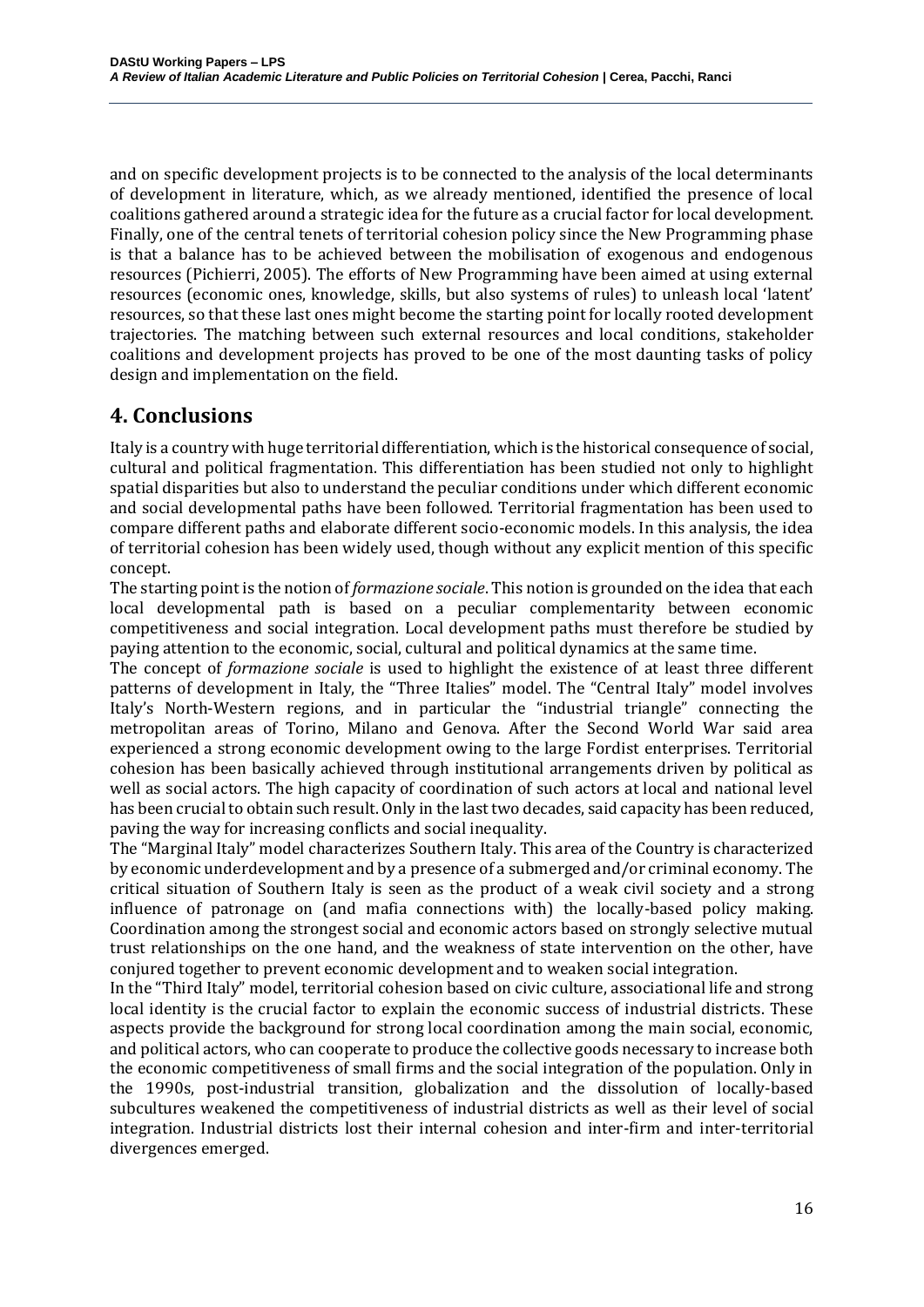To sum up, territorial cohesion has been understood in the Italian academic literature as basically a synergetic relationship between economic development and social integration, supported by locally-based horizontal and vertical coordination mechanisms involving enterprises, social forces and civic society organizations. The lack of such coordination has been seen as the main factor of underdevelopment of Southern Italy, while in Northern Italy and the "Third Italy" coordination has been obtained through different social and economic mechanisms. The last two decades have partially changed this situation, paving the way for a increasing dis-organization of local societies.

Territorial cohesion has also been strongly supported by public policy. Since the 1990s a new approach to economic growth has been developed at national level, strongly inspired by the concept of *formazione sociale*. Instead of distributing public benefits to private firms or citizens resident in poor areas (mainly located in the South), the new approach tried to promote local actions able to create a new social and economic climate, based on mutual trust and cooperation, search for competitiveness and effectiveness, joint efforts to produce the collective goods that are necessary to support a new economic development. Experimentation of such approach has spread in many areas with ambiguous outcomes: while in some areas a new local development has started, in many others the change was only residual and unable to really make an overall change. More recently, a stronger attention to the production of local public/collective goods has been paid, based on the idea that only a better social, economic and logistic infrastructure allows greater continuity and stronger impact of experimental local projects. In this perspective, territorial cohesion has become again a new crucial target of local development policy.

If we look back to those policy cycles in perspective, it quite clearly appears that there has been, along the last four decades, a significant connection between scholarly debate on territorial development and local development policy design, but with a partial time lag, readable in different crucial moments. Firstly, we see a significant time lag between the definition of the *formazione sociale* concept, its identification in actual territories and the introduction of policies inspired by it. If scholarly debate ensuing Bagnasco's work thrives between the end of the 1970s and the 1980s, the first operational elaboration of this concept in terms of policy design clearly emerges only after the mid-1990s, with the end of Cassa per il Mezzogiorno's operations and the launch of the 'New Programming' phase.

A second time lag takes place at the beginning of the new century, when scholarly literature had already identified some internal fragilities and external drivers which put under pressure the classical industrial district model (Bagnasco, 1999), but policy design was still aimed at fostering and supporting local coalitions for development, along the lines of the *formazione sociale* model. The identification of the relevance of basic collective goods which has been mentioned, which characterises the most recent developments of territorial cohesion policies (namely, but not exclusively, in the Inner Areas case), can be seen as sign that the attempt at fostering development mainly from below, focusing on the construction of local coalitions, does not seem to be enough. The model of social integration implicit in the *formazione sociale* concept has to be reviewed in the light of changes in the global competitiveness model, and territorial cohesion policies show an awareness of such changes in accompanying this idea with a more robust endowment of basic collective goods to stregthen the pre-conditions for development.

#### **Bibliographical references**

Agenzia per la Coesione Territoriale (2013) *Strategia nazionale per le Aree interne: definizione, obiettivi, strumenti e governance*, Documento tecnico collegato alla bozza di Accordo di Partenariato trasmessa alla CE il 9 dicembre 2013.

Bagnasco, A. (1977) *Tre Italie. La problematica territoriale dello sviluppo italiano*, Bologna, Il Mulino.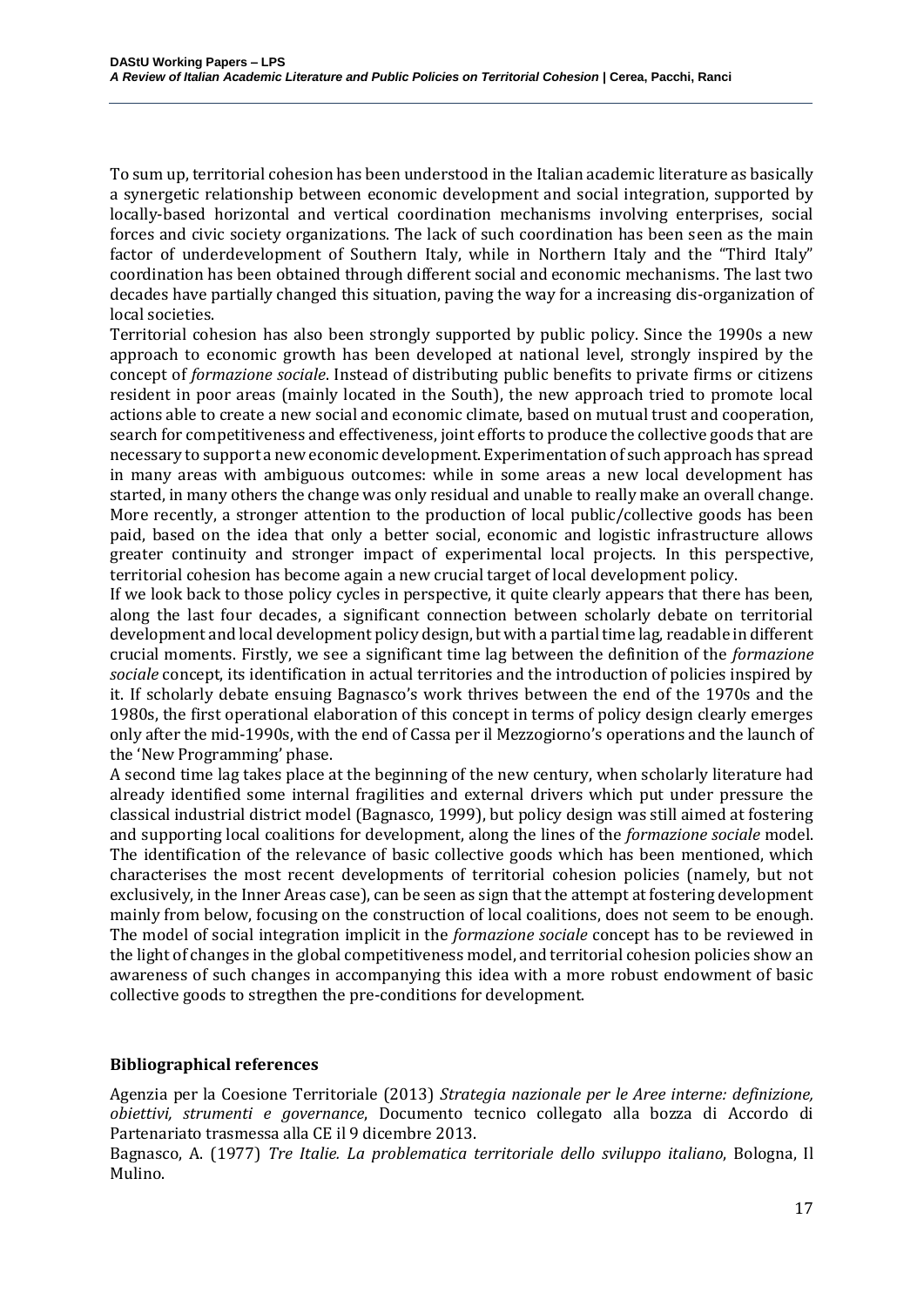Bagnasco, A. (1988) *La costruzione sociale del mercato*, Bologna, Il Mulino.

Bagnasco, A. (1999) *Tracce di comunità*, Bologna, Il Mulino.

Bagnasco, A. (2003) *Società fuori squadra. Come cambia l'organizzazione sociale*, Bologna, Il Mulino.

Bagnasco, A., Pini, R. (1981) *Sviluppo economico e trasformazioni sociopolitiche dei sistemi territoriali ad economia diffusa. Economia e struttura sociale*, in *Quaderni della Fondazione Feltrinelli*, n. 14.

Bagnasco, A., Trigilia, C. (1984) *Società e politica nelle aree di piccola impresa. Il caso di Bassano*, Milano, Franco Angeli.

Bagnasco, A., Trigilia, C. (1985) *Società e politica nelle aree di piccola impresa. Il caso della Valdelsa*, Milano, Franco Angeli.

Bagnasco, A., Storti, L. (2008) *Gli imprenditori dello sviluppo locale*, in Bagnasco, A. (a cura di) *Ceto medio. Perché e come occuparsene*, Il Mulino, Bologna.

Balducci, A., Fedeli, V., Curci, F. (edited by) (2017) *Post-Metropolitan Territories. Looking for a New Urbanity*, London and New York, Routledge.

Banca d'Italia (2010)*Il Mezzogiorno e la politica economica dell'Italia*, Atti del convegno, Roma, 26 novembre 2009, Roma, Banca d'Italia.

Banfield, E.C. (1958) *The Moral Basis of a Backward Society*, Glencoe, Ill., The Free Press.

Barbagli, M., Pisati, M.(2013) *Dentro e fuori le mura. Città e gruppi sociali dal 1400 a oggi*, Bologna, Il Mulino.

Barbera, F. (2008) *Reti sociali e istituzioni nella ricerca empirica*, in Barbera, F., Negri, N., *Mercati, reti sociali, istituzioni. Una mappa per la sociologia economica*, Bologna, Il Mulino.

Barca, F. (1998) *Introduzione*, in Ministero del Tesoro, Bilancio e Programmazione Economica, *La nuova programmazione e il Mezzogiorno. Orientamenti per l'azione di governo*, Roma, Donzelli.

Barca, F. (2004) *Stato e sviluppo. Un paradigma e un cantiere aperto*, in *Scienze Regionali*, vol. 3, n. 3, pp. 17-36.

Becattini, G. (a cura di) (1987) *Mercato e forze locali: il distretto industriale*, Bologna, Il Mulino. Berger, S. (2006) *Mondializzazione: come fanno per competere?*, Milano, Garzanti.

Boeri, S., Lanzani, A., Marini, E.(1993) *Il territorio che cambia. Ambienti, pasesaggi e immagini della regione milanese*, Milano, Abitare Segesta.

Bono, G., Checchi, D. (2001) *La disuguaglianza a Milano negli anni '90. Una analisi a partire dalle indagini della Banca d'Italia sui bilanci delle famiglie italiane*, Rapporto di ricerca commissionato dalla Camera di Commercio di Milano.

Busetti, S., Pacchi, C. (2014) *Institutional Capacity for EU Cohesion Policy: Concept, Evidence and Tools that Matter*, in *disP - The Planning Review*, vol. 50, issue 4, pp. 16-28.

Casavola, P. (2015) *Le politiche per il Mezzogiorno*, in *L'Italia e le sue Regioni*, Enciclopedia Treccani, http://www.treccani.it/enciclopedia/le-politiche-per-il-mezzogiorno\_%28L%27Italiae-le-sue-Regioni%29/.

Casavola, P., Trigilia, C. (2012) *La nuova occasione. Città e valorizzazione delle risorse locali*, Roma, Donzelli.

Cerea, S. (2010) *I distretti industriali tra sviluppo economico e integrazione sociale*, in Cerea, S., Cucca, R., Rago, M., *Sviluppo economico e integrazione sociale. Il caso dei distretti industriali lombardi*, Roma, Carocci.

Cerea, S., Cucca, R., Rago, M. (2010) *Conclusioni. Crescita economica e integrazione sociale: punti di tensione e meccanismi sottostanti*, in Cerea, S., Cucca, R., Rago, M., *Sviluppo economico e integrazione sociale. Il caso dei distretti industriali lombardi*, Roma, Carocci.

Clementi, A., Dematteis, G., Palermo, P.C. (a cura di) (1996) *Le forme del territorio. Vol. I. Temi e immagini del mutamento; Vol. II. Ambienti insediativi e contesti locali*, Roma-Bari, Laterza.

Committee for the Study of Economic and Monetary Union (1989) *Report on Economic and Monetary Union in the European Community*, Luxembourg, Office of Official Publications of the European Communities.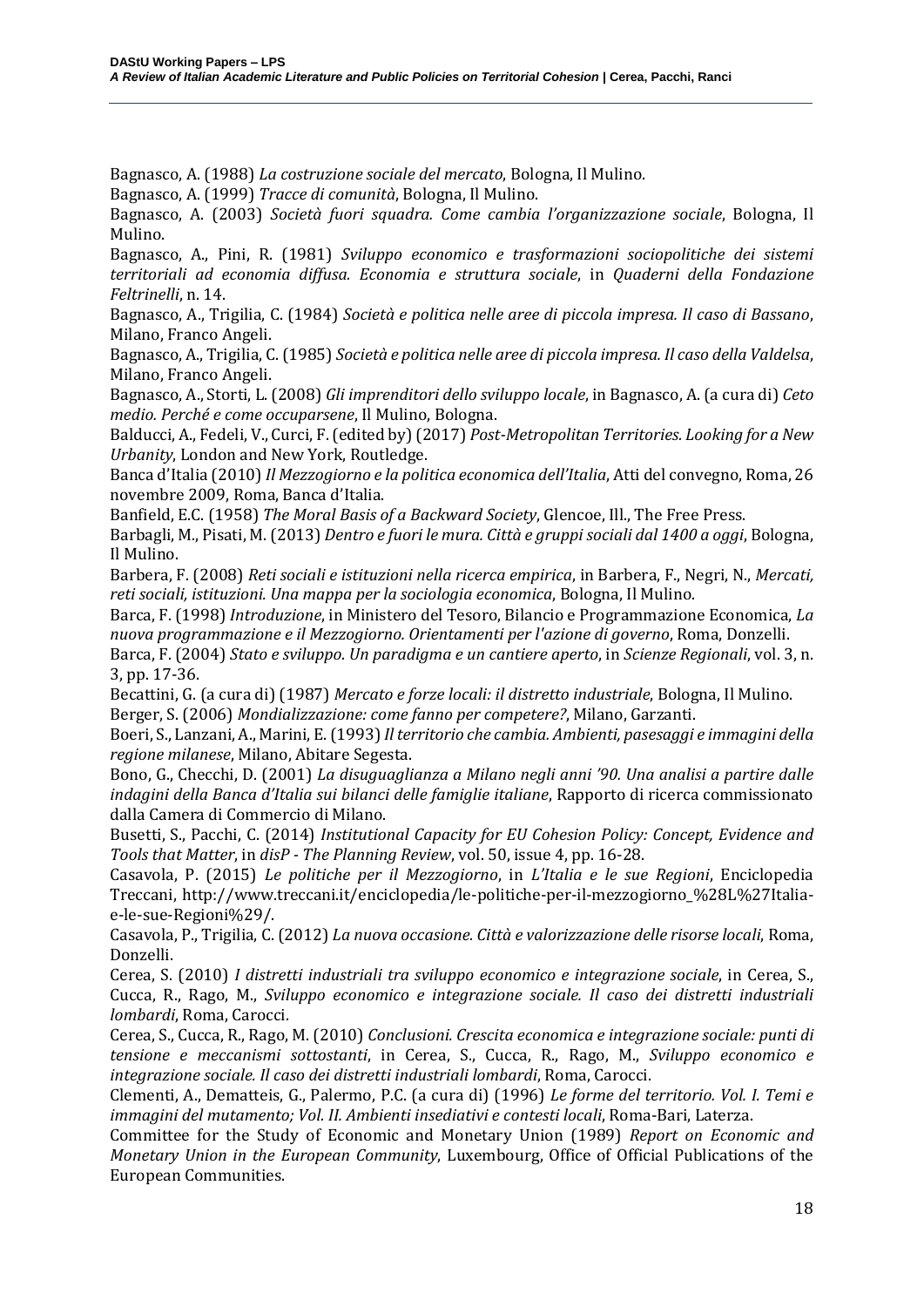Crouch, C., Trigilia, C. (2004) *C'è ancora spazio per le economie locali nel capitalismo globale?*, in Crouch, C., Le Galès, P., Trigilia, C., Voelzkow, H., *I sistemi di produzione locale in Europa*, Bologna, Il Mulino.

Cucca, R. (2010) *Crescita diseguale. Gli impatti sociali della transizione al post-fordismo nelle città europee*, in Ranci, C. (a cura di) *Città nella rete globale. Competitività e disuguaglianze in sei città europee*, Milano, Bruno Mondadori.

Curto, R., Brondino, G., Coscia, C., Fregonara, E., Grella, S. (2009) *Dinamiche di mercato e gentrification a Torino*, in Diappi, L. (a cura di) *Rigenerazione urbana e ricambio sociale. Gentrification in atto nei quartieri storici italiani*, Milano, Franco Angeli.

De Rossi, A. (a cura di) (2018) *Riabitare l'Italia. Le aree interne tra abbandoni e riconquiste*, Roma, Donzelli.

De Vivo, P. (2009) *Lo sviluppo locale nel Mezzogiorno tra crescita economica e limiti sociali*, in Carboni, C. (a cura di) *La governance dello sviluppo locale. Città e territori in Italia nell'epoca della globalizzazione*, Bologna, Il Mulino.

Diappi, L., Bolchi, P., Gaeta, L. (2009) *Gentrification senza esclusione? Il caso del quartiere Isola a Milano*, in Diappi, L. (a cura di) *Rigenerazione urbana e ricambio sociale. Gentrification in atto nei quartieri storici italiani*, Milano, Franco Angeli.

D'Ovidio, M. (2009) *I redditi dei milanesi: aumento della ricchezza o polarizzazione?*, in *Impresa & Stato*, n. 86, pp. 36-43.

Felice, E. (2016) *Perché il Sud è rimasto indietro*, Bologna, Il Mulino.

Foresti, G., Guelpa, F., Trenti, S. (2007) *Strategie e performance: un'analisi econometrica*, in Guelpa, F., Micelli, S. (a cura di) *I distretti industriali del terzo millennio. Dalle economie di agglomerazione alle strategie d'impresa*, Bologna, Il Mulino.

Foresti, G., Trenti, S.(2007) *Strategie e performance: le esperienze dei principali distretti*, in Guelpa, F., Micelli, S. (a cura di) *I distretti industriali del terzo millennio. Dalle economie di agglomerazione alle strategie d'impresa*, Bologna, Il Mulino.

Friedmann, J. (1986) *The World City Hypothesis*, in *Development and Change*, vol. 17, issue 1, pp. 69-83.

Fukuyama, F.(1995) *Trust*. *The Social Virtues and the Creation of Prosperity*, New York, Free Press. Garofoli, G. (1991) *Modelli locali di sviluppo*, Milano, Franco Angeli.

Garofoli, G. (2002) *La "governance" dello sviluppo locale*, in AA.VV, *Le Agenzie locali di sviluppo*, Roma, Formez - Donzelli.

Gastaldi, F. (2009) *Rigenerazione urbana e processi di gentrification nel centro storico di Genova*, in Diappi, L. (a cura di) *Rigenerazione urbana e ricambio sociale. Gentrification in atto nei quartieri storici italiani*, Milano, Franco Angeli.

GaWC (2008) *Global City Network*, www.lboro.ac.uk/gawc/.

Ginsborg, P. (1999) *I cambiamenti della famiglia in un distretto industriale italiano, 1965-97*, in Ginsborg, P., Ramella, F. (a cura di) *Un'Italia minore. Famiglia, istruzione e tradizioni civiche in Valdelsa*, Firenze, Giunti.

Goldstein, A. (2012) *La Nota del '62 e il Paese che non fu*, in *Il Sole 24 Ore*, 2 giu..

Guelpa, F., Trenti, S. (2007) *Un ambiente di crescenti divari ma di vantaggi competitivi persistenti*, in Guelpa, F., Micelli, S. (a cura di) *I distretti industriali del terzo millennio. Dalle economie di agglomerazione alle strategie d'impresa*, Bologna, Il Mulino.

Hamnett, C. (2003) *Unequal city. London in the Global Arena*, London, Routledge.

Hirschman, A.O.(1958) *The Strategy of Economic Development*, New Haven, Conn., Yale University Press.

Istat (2010) *Dossier: L'economia sommersa: stime nazionali e regionali*, http://www3.istat.it/istat/audizioni/220710/Allegato1.pdf.

La Malfa, U. (1973) *Nota aggiuntiva alla Relazione generale sulla situazione economica del Paese per il 1961*. *Presentata alla Camera dei Deputati il 22 maggio 1962*, Roma, Edizione Janus.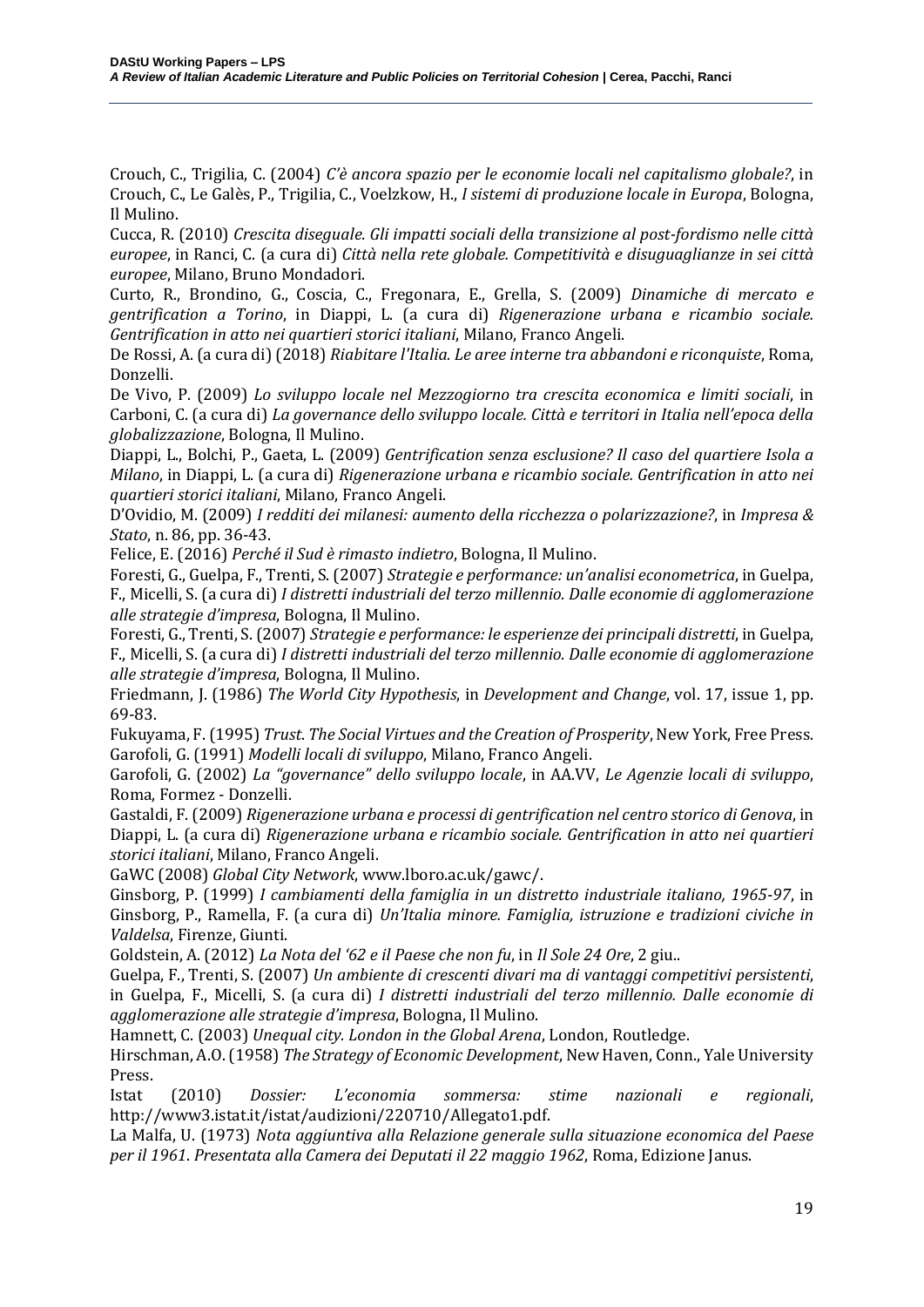Le Galès, P., Voelzkow, H. (2004) *La governance delle economie locali*, in Crouch, C. et al., *I sistemi di produzione locale in Europa*, Bologna, Il Mulino.

Lepore, A. (2011) *Cassa per il Mezzogiorno e politiche per lo sviluppo*, in Società Italiana degli Storici Economici, *Istituzioni ed economia. Atti del Convegno di Studi, Trento 2010*, Bari, Cacucci.

Lockwood, D. (1992) *Solidarity and Schism. "The Problem of Disorder" in Durkheimian and Marxist Sociology*, Oxford, Clarendon Press.

Lockwood, D. (1999) *Civic Integration and Social Cohesion*, in Gough, I., Olofsson, G. (edited by) *Capitalism and Social Cohesion: Essays on Exclusion and Integration*, Basingstoke, Macmillan.

Medeiros, E. (2016) *Territorial Cohesion: An EU concept*, in *European Journal of Spatial Development*, n. 60.

Ministero del Bilancio e della Programmazione Economica (1969) *Progetto 80. Rapporto preliminare al programma economico nazionale 1971-75*, Roma.

Ministero del Tesoro, Bilancio e Programmazione Economica (1998) *La nuova programmazione e il Mezzogiorno. Orientamenti per l'azione di governo*, Roma, Donzelli.

Ministro per la Coesione Territoriale (2013) *Le politiche di coesione territoriale. Rapporto di fine mandato*, 3 aprile 2013, http://www.dps.mef.gov.it/documentazione/docs/rapporto\_barca/Lepolitiche-di-coesione-territoriale.-Rapporto-di-fine-mandato-Fabrizio-Barca.pdf.

Mutti, A. (2002) *Sociologia economica. Il lavoro fuori e dentro l'impresa*, Bologna, Il Mulino.

Pacchi, C. (2014) *The Role of Cities within the New European Programming. Interview with Fabrizio Barca*, in *Urbanistica*, n. 152, pp. 11-16.

Palermo, P.C. (2009) *I limiti del possibile. Governo del territorio e qualità dello sviluppo*, Roma, Donzelli.

Parri, L. (2002) *Le istituzioni nello sviluppo economico: i distretti italiani a confronto con il modello tedesco e il sistema giapponese*, in Provasi, G. (a cura di) *Le istituzioni dello sviluppo: i distretti industriali tra storia, sociologia ed economia*, Roma, Donzelli.

Pavolini, E. (2015) *How many Italian welfare states are there?*, in Ascoli, U., Pavolini, E. (edited by) *The Italian Welfare State in a European Perspective. A comparative analysis*, Bristol, Policy Press.

Pichierri, A. (2005) *Lo sviluppo locale in Europa. Stato dell'arte e prospettive*, Soveria Mannelli, Rubbettino.

Pichierri, A. (2007) *I sistemi socioeconomici locali*, in Regini, M. (a cura di) *La sociologia economica contemporanea*, Roma-Bari, Laterza.

Piore, M., Sabel, C. (1984) *The Second Industrial Divide. Possibilities for Prosperity*, New York, Basic Books.

Provasi, G. (1995) *Lumezzane: "terra di imprenditori"*, Working Paper del Dipartimento di Studi Sociali dell'Università degli Studi di Brescia, www.unibs.it/online/dss/Home/Personale/PersonaleDocente/documento1279.html.

Putnam, R. (1993) *Making Democracy Work. Civic Traditions in Modern Italy*, Princeton, Princeton University Press.

Ramella, F. (1999) *Istruzione, generazioni e cambiamento sociale*, in Ginsborg, P., Ramella, F. (a cura di) *Un'Italia minore. Famiglia, istruzione e tradizioni civiche in Valdelsa*, Firenze, Giunti.

Renzoni, C. (2012) *Il Progetto '80. Un'idea di paese nell'Italia degli anni Sessanta*, Firenze, Alinea.

Sabel, C. (1988) *Flexible Specialisation and the Re-emergence of Regional Economies*, in Hirst, P., Zeitlin, J. (edited by) *Reversing Industrial Decline? Industrial Structure and Policy in Britain and Her Competitors*, Oxford, Berg.

Scott, A. (2008) *Social Economy of the Metropolis: Cognitive-Cultural Capitalism and the Global Resurgence of Cities*, Oxford, Oxford University Press.

Senn, L. (2005) *Guardare "oltre" le apparenze: il ruolo nodale dell'economia milanese nello scenario globale*, in Magatti, M. et al., *Milano, nodo della rete globale. Un itinerario di analisi e proposte*, Milano, Bruno Mondadori.

Torri, R. (2010) *Nuove linee di divisione spaziale*, in Ranci, C. (a cura di) *Città nella rete globale. Competitività e disuguaglianze in sei città europee*, Milano, Bruno Mondadori.